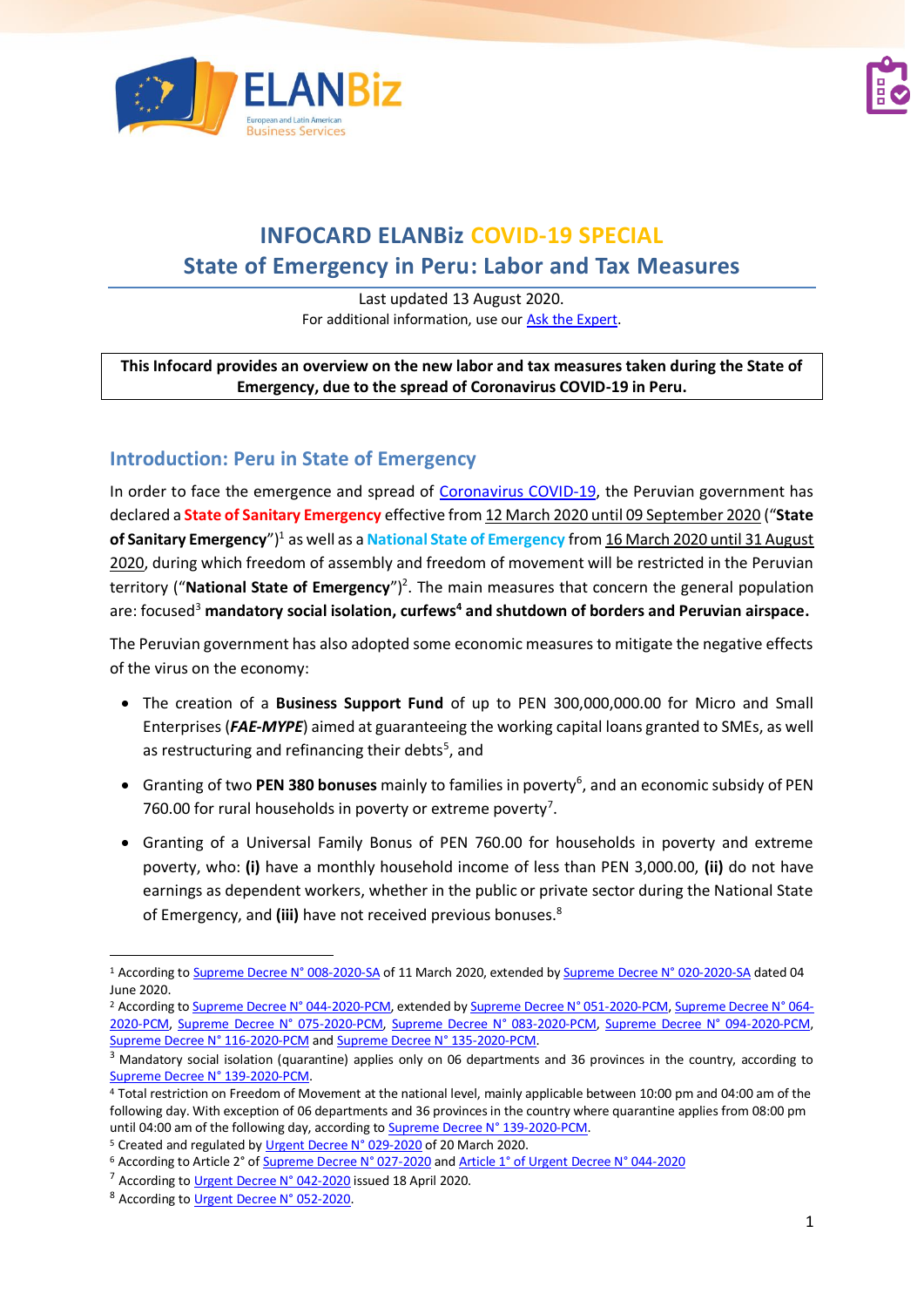

- Creation of the program *Reactiva Perú* in order to allow natural and legal persons access to loans granted by financial entities, with the Peruvian government as guarantor for a total amount of PEN 60'000,000,000.00, so that beneficiaries are able to handle short term payments and obligations with their workers and suppliers<sup>9</sup>.
- Vulnerable families are granted ease of access to acquire, build or improve their own home<sup>10</sup>, under the program "Techo Propio"<sup>11</sup>, by means of anexemption from the requisite of having **savings of at least 0.45 Tax Units (PEN 1,935.00) to access the Family Housing Bonus<sup>12</sup>**, granted by the MI VIVIENDA $^{13}$  fund; until 31 December 2020.<sup>14</sup>
- Granting of an Electricity Bill Bonus of PEN 160.00 per user who: (i) had an average monthly consumption of 125 kWh, between the months of March 2019 and February 2020, and an average monthly consumption not higher than 150 kWh of during the summer season between January – February 2020; or (ii) has a registered autonomous photovoltaic supply as of March 2020.<sup>15</sup>
- The national holiday scheduled for Wednesday 29 July 2020 was rendered ineffective.<sup>16</sup>

In this context, the Peruvian government, through its competent authorities, has also adopted legal measures in the areas of labor and taxation, which will be detailed in the following paragraphs.

## **What are the main measures in the area of labor?**

The measures taken mainly consist of: **(1)** specifying how freedom of movement is restricted for workers, **(2)** how remote work will be implemented, **(3)** application of full suspension of work by employers, **(4)** granting benefits or suspending the obligations of employers and workers, and **(5)** the implementation of sanitary protocols for the restart of certain economic activities

### **1. Restrictions of Workers' Freedom of Movement**

A difference is made between:

<sup>9</sup> Created and regulated by [Legislative Decree N° 1455](https://busquedas.elperuano.pe/download/url/decreto-legislativo-que-crea-el-programa-reactiva-peru-par-decreto-legislativo-no-1455-1865394-1) and its rules of procedure, passed b[y Ministry Resolution N° 134-](https://busquedas.elperuano.pe/download/url/aprueban-el-reglamento-operativo-del-programa-reactiva-peru-resolucion-ministerial-no-134-2020-ef15-1865501-1) [2020-EF/15.](https://busquedas.elperuano.pe/download/url/aprueban-el-reglamento-operativo-del-programa-reactiva-peru-resolucion-ministerial-no-134-2020-ef15-1865501-1)

<sup>10</sup> According to Law N° 27829, amended b[y Supreme Decree N° 009-2020-VIVIENDA,](https://busquedas.elperuano.pe/normaslegales/decreto-supremo-que-actualiza-los-valores-maximos-de-la-vivi-decreto-supremo-n-009-2020-vivienda-1869622-3/) the house must have a maximum value of twenty (20) Tax Units (PEN 85,700.00).

<sup>11</sup> A program aimed at family with a monthly household income not exceeding PEN 3,538 to **purchase** and PEN 2,627 to **build** or improve their home, which will have basic services such as electricity, water and sewage.

<sup>12</sup> **The Family Housing Bonus** – **BFH** is a direct subsidy that the State gives a family for free **as a reward for their effort in saving and is not subject to reimbursement**. The value of the Bonus varies according to the modality to which the family applies for: **a)** To **buy** their home the Bonus is **PEN 34,400**, **b)** to **build** their home the Bonus can be **PEN 23,435**, and **c)** to **improve** their home the Bonus is **PEN 9,890**.

<sup>13</sup> The **Mivivienda Fund** is, as its name implies, a **fund** registered with the Ministry of Housing, Construction and Sanitation of the Peruvian government, which is supervised by the Superintendency of Banking, Insurance and AFP (SBS) whose main objective is to finance the acquisition, improvement and construction of housing for vulnerable Peruvian families.

<sup>&</sup>lt;sup>14</sup> According to **Legislative Decree N° 1464** issued 18 April 2020.

<sup>&</sup>lt;sup>15</sup> According t[o Urgent Decree N° 074-2020.](https://busquedas.elperuano.pe/normaslegales/decreto-de-urgencia-que-crea-el-bono-electricidad-en-favor-d-decreto-de-urgencia-n-074-2020-1869131-1/)

<sup>16</sup> According to Article 3° o[f Urgent Decree N° 081-2020.](https://busquedas.elperuano.pe/normaslegales/decreto-de-urgencia-para-dinamizar-las-inversiones-y-los-ser-decreto-de-urgencia-n-081-2020-1869821-1/)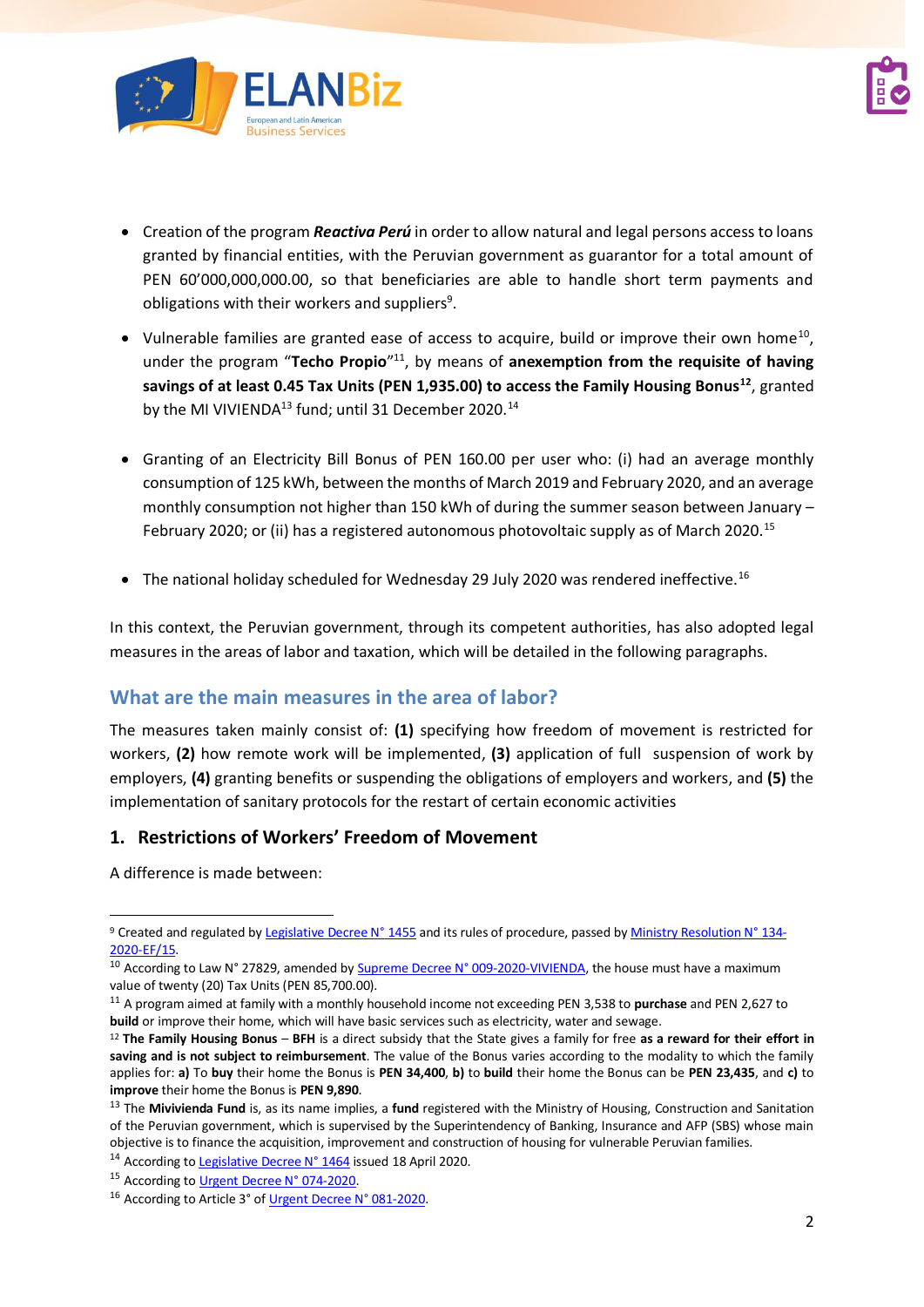

- ➢ **Workers who perform Non-Essential Activities**, who should not physically attend their workplace during the **State of Sanitary Emergency**, unless they are able to **work remotely** from their home or their residential place of isolation, and
- ➢ **Workers who perform Essential Activities <sup>17</sup> or Restarted Activities<sup>18</sup>** , who must physically attend their workplace, unless the employer has opted to continue implementing working remotely from home. The following have been deemed as Essential Activities and Restarted Activities:
	- **Water, sanitation, electricity, gas, hydrocarbons, mining <sup>19</sup> , telecommunications, cleaning and waste removal.**
	- Manufacture, storage and sale to the public of **food, pharmaceutical products and basic necessities.**
	- **Health services.**
	- **Assistance and care for the elderly** and vulnerable people.
	- **Financial entities, insurance and pensions**.
	- **Hotel and accommodation services**, used to comply with the **quarantine**.
	- **Media services and call centers**, only for services related to the State of Emergency.
	- **Public sector workers** whose **services are necessary** to deal with the COVID-19 emergency.
	- **Transport of cargo, merchandise and related activities**.
	- Transportation services for drivers dedicated to Urban Mass Transportation.
	- **Burial** services.
	- **Manufacturing and industrial sectors** deemed as **absolutely necessary** by the Ministry of Economy and Finance (MEF) in coordination with the competent sector.
	- **Complementary or related services** to those mentioned above; and
	- **Economic Activities resumed under Phase 1** of the reactivation of the economy listed in the Annex of [Supreme Decree N° 080-2020-PCM;](https://busquedas.elperuano.pe/normaslegales/decreto-supremo-que-aprueba-la-reanudacion-de-actividades-ec-decreto-supremo-n-080-2020-pcm-1865987-1/) and the economic activities listed in the Annex of [Supreme Decree N° 094-2020-PCM;](https://busquedas.elperuano.pe/normaslegales/decreto-supremo-que-establece-las-medidas-que-debe-observar-decreto-supremo-n-094-2020-pcm-1866708-1/) and
	- **Economic Activities resumed under Phase 2** of the reactivation of the economy listed in the Annex of [Supreme Decree N° 101-2020-PCM.](https://busquedas.elperuano.pe/normaslegales/decreto-supremo-que-aprueba-la-fase-2-de-la-reanudacion-de-a-decreto-supremo-no-101-2020-pcm-1867300-2/)
	- **Economic Activities resumed under Phase 3** of the reactivation of the economy listed in the Annex of [Supreme Decree N° 117-2020-PCM.](https://busquedas.elperuano.pe/normaslegales/decreto-supremo-que-aprueba-la-fase-3-de-la-reanudacion-de-a-decreto-supremo-n-117-2020-pcm-1869317-1/)

<sup>&</sup>lt;sup>17</sup> According to Articles 2° and 4° of [Supreme Decree N° 044-2020-PCM,](https://cdn.www.gob.pe/uploads/document/file/566448/DS044-PCM_1864948-2.pdf) and amended by Article 1° o[f Supreme Decree N°](https://cdn.www.gob.pe/uploads/document/file/568925/DS_046-2020-PCM.pdf) [046-2020-PCM.](https://cdn.www.gob.pe/uploads/document/file/568925/DS_046-2020-PCM.pdf)

<sup>&</sup>lt;sup>18</sup> The Peruvian Government has listed the economic activities that may be resumed during the State of National Emergency, through the following regulations: Supreme Decree N° 080-2020-PCM, Supreme Decree N° 094-2020-PCM, and Supreme Decree N° 101-2020-PCM.

<sup>&</sup>lt;sup>19</sup> Mining and related activities have been included as essential services by the Ministry of Economy and Finance, by means of their Official Notice [N° 059-2020-EF/10.01](http://www.minem.gob.pe/minem/archivos/Comunicado-MINEM.pdf) and [Notification of the Ministry of Energy and Mining](https://www.gob.pe/institucion/minem/noticias/109346-comunicado) (MINEM).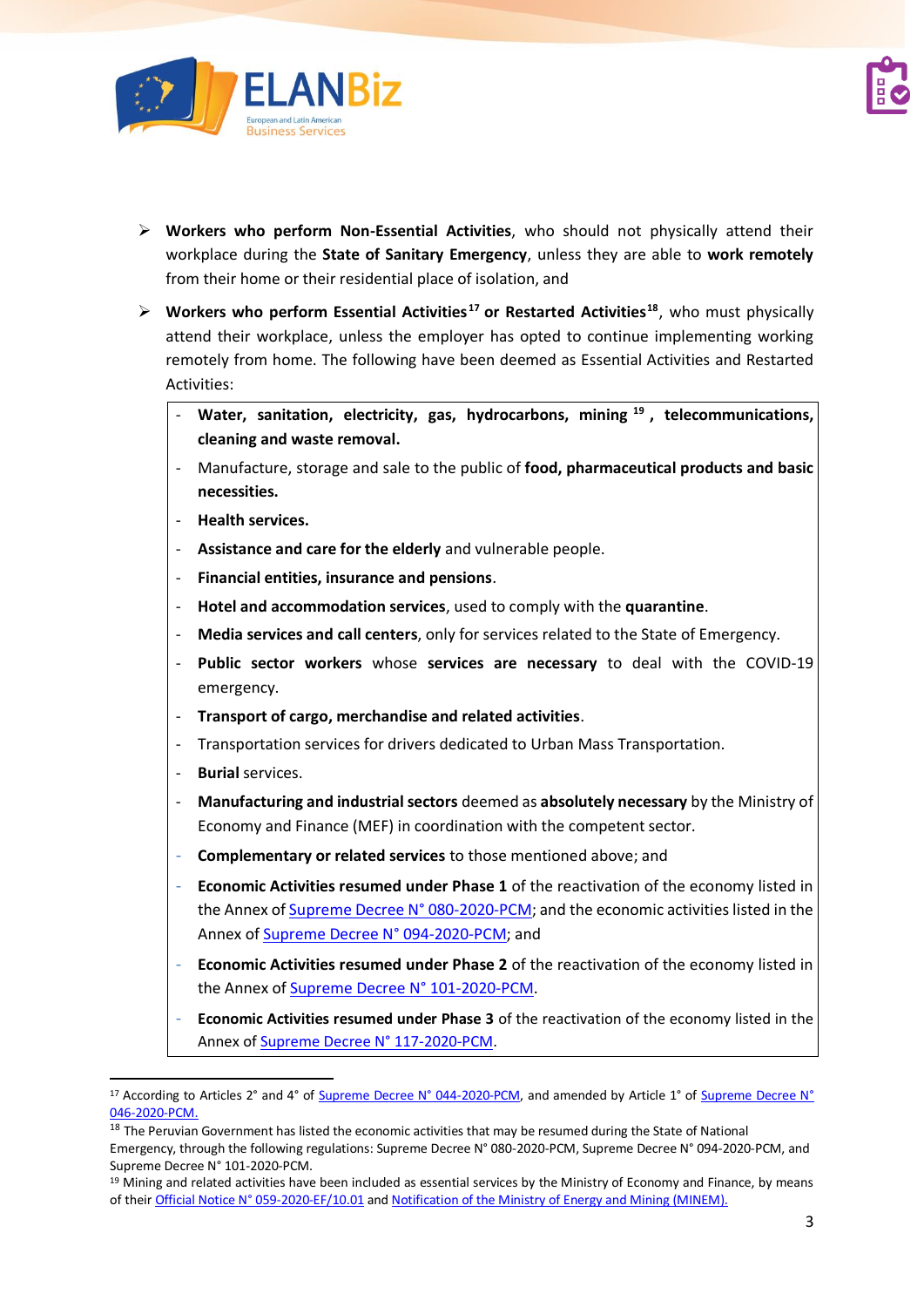

## **2. Implementation of Remote Work**

According to Article 3°, sub-section a) of [Supreme Decree](https://cdn.www.gob.pe/uploads/document/file/569726/1865130-2.pdf) N° 010-2020-TR, **remote work** is a form of providing labor services from the workers' home or residential place of isolation, using any tools or means at their disposal which may allow them to perform their work away from their workplace, as long as the nature of the work allows it. The implementation of **remote work** must be adopted for workers deemed as belonging to **At-Risk Groups** by the Ministry of Health (MINSA); unless they want to attend the workplace to render services in the authorized activities, in which case they shall sign a Sworn Statement Assuming Personal Responsibility, according to the format approved by the Annex to <u>Ministry Resolution N° 099-2020-TR.</u><sup>20</sup>

Concerning **Workers who Perform Non-Essential Activities** who are unable to **work remotely**, they will be granted **Paid Leave subject to Future Compensation<sup>21</sup>** or be subject to a suspension of their labor contract until 07 October 2020.<sup>22</sup>

**The Paid Leave subject to Future Compensation** means that employers must continue to pay salary to the workers who are unable to render services during the **National State of Emergency**, who in turn must compensate this with overtime after the **National State of Emergency** is lifted, or as agreed between the workers and employers.

## **3. Application of Full Suspension of Work**

According to [Urgent Decree](https://cdn.www.gob.pe/uploads/document/file/582540/Decreto-de-urgencia-n-038-2020-1865516-3.pdf) N° 038-2020, in order to mitigate the negative impact on revenue, the employers may, on an exceptional and temporary basis, suspend all labor contracts entered with their workers **from 15 April 2020 until 07 October 2020<sup>23</sup>** , provided that this is duly communicated to the Ministry of Labor and Promotion of Employment (MTPE).<sup>24</sup>

Once this has been communicated to the Ministry, the Peruvian authority of labor oversight (SUNAFIL) has a period of 30 business days to verify that the application of the Full Suspension of Work complies with the law.

It should be noted that the aforementioned suspension may be implemented as long as employers are **unable to: i) implement Remote Work, or ii) grant their workers paid leave; either because of the nature of their activities or because of the level of economic impact suffered by the employer**.

In addition, **before applying the Full Suspension of Work, the employer must first exhaust the possibility of applying the alternative measures**, established in Article 4° o[f Supreme Decree N° 011-](https://busquedas.elperuano.pe/normaslegales/decreto-supremo-que-establece-normas-complementarias-para-la-decreto-supremo-n-011-2020-tr-1865658-3/) [2020-TR:](https://busquedas.elperuano.pe/normaslegales/decreto-supremo-que-establece-normas-complementarias-para-la-decreto-supremo-n-011-2020-tr-1865658-3/)

<sup>&</sup>lt;sup>20</sup> According to Article 8° o[f Supreme Decree N° 083-2020-PCM](https://busquedas.elperuano.pe/normaslegales/decreto-supremo-que-prorroga-el-estado-de-emergencia-naciona-decreto-supremo-n-083-2020-pcm-1866214-1/) an[d Ministry Resolution](https://cdn.www.gob.pe/uploads/document/file/1009319/RM_126-2020-TR.pdf) N° 126-2020-TR.

<sup>&</sup>lt;sup>21</sup> Workers' compensation shall take place according to Article 26° o[f Urgent Decree](https://cdn.www.gob.pe/uploads/document/file/569095/DU029_2020.pdf) N° 029-2020.

<sup>&</sup>lt;sup>22</sup> According t[o Urgent Decree N° 038-2020-PCM.](https://cdn.www.gob.pe/uploads/document/file/582540/Decreto-de-urgencia-n-038-2020-1865516-3.pdf)

<sup>&</sup>lt;sup>23</sup> The full suspension of work may not exceed 30 calendar days after the conclusion of the Sanitary State of Emergency. <sup>24</sup> This notice must be given using a Sworn Statement Form, available at the digital platform of the Ministry of Labor and Promotion of Employment.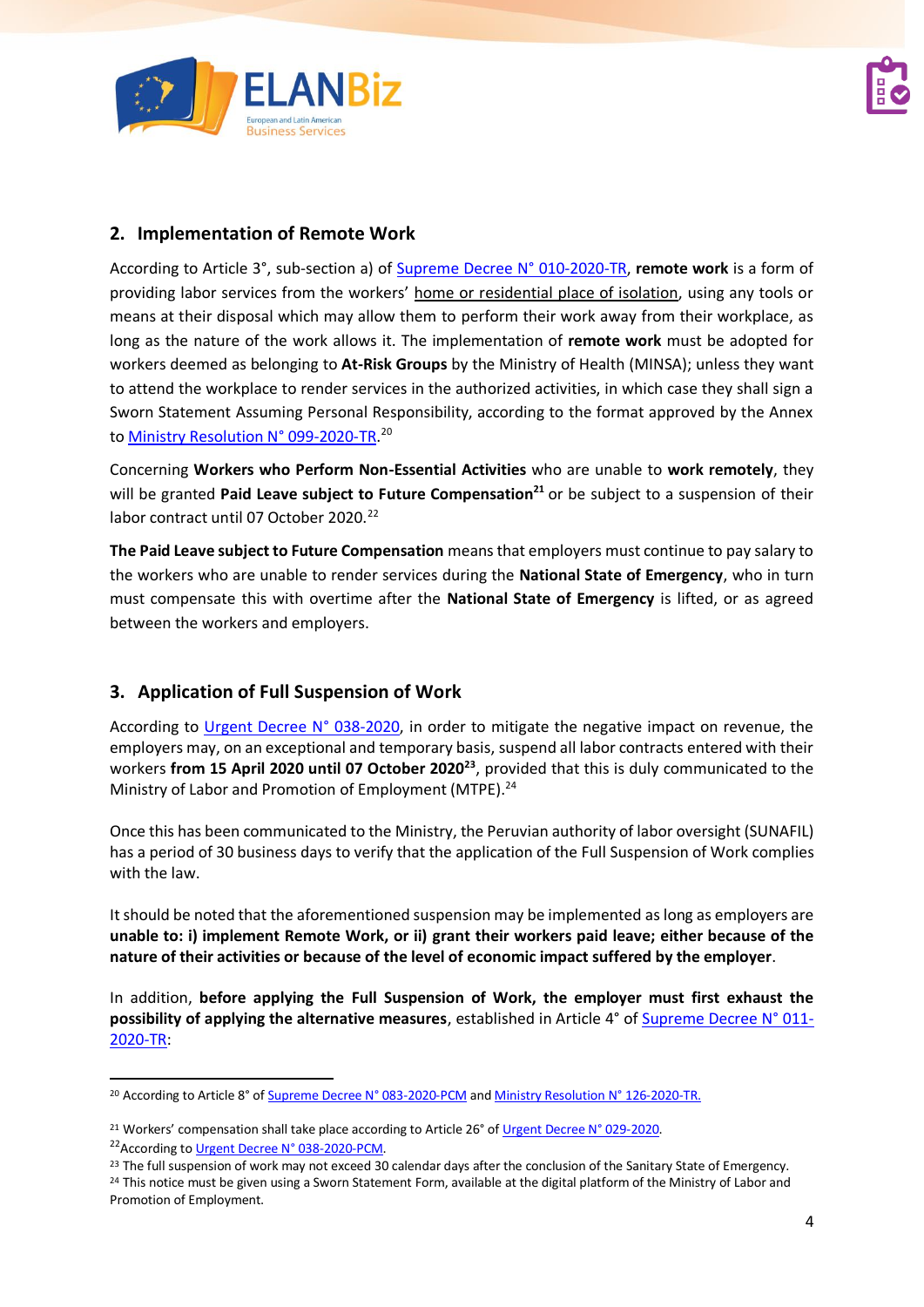

| $N^{\circ}$ | <b>ALTERNATIVE MEASURES<sup>25</sup></b>                                                                                                             |
|-------------|------------------------------------------------------------------------------------------------------------------------------------------------------|
| 01          | Granting pending paid vacations.                                                                                                                     |
| 02          | Granting, with consent of the employee through physical or virtual means, an advance of<br>future paid vacations.                                    |
| 03          | Reducing, with consent of the employee through physical or virtual means, the work day or<br>work week, and proportionally reducing the salary.      |
| 04          | Lowering salaries, with consent of the employee through physical or virtual means. <sup>26</sup>                                                     |
| 05          | Adopting other measures regulated by the current legal framework, as long as they allow the<br>fulfillment of Urgent Decree N° 038-2020's objective. |

Prior to the implementation of the alternative measures indicated in the table above, the employer must inform the workers' union or, in its absence, the workers' elected representatives or affected workers; letting them know the reasons for adopting these measures so that both parties can negotiate terms which may satisfy them both. The employer will need proof of having informed their workers of the adoption of these measures as well as the summons for negotiation.

Concerning workers considered as belonging to **At Risk Groups**, agreements to preserve their labor relation (paid leave, discounts and others) must be prioritized, given that they cannot be subject to a Full Suspension of their labor contract.

Finally, by means of [Superintendency Resolution N° 74-2020-SUNAFIL,](https://busquedas.elperuano.pe/download/url/aprueban-el-protocolo-sobre-el-ejercicio-de-la-funcion-insp-resolucion-n-74-2020-sunafil-1865118-1) dated April 24, SUNAFIL passed [Protocol N° 003-2020-SUNAFIL/INII,](https://drive.google.com/file/d/12tj8UT18i7IVtfUG0hOHPSXVlpi4WcRV/view) specifying its functions and actions during inspections concerning compliance with labor regulations issued in the framework of the State of Sanitary Emergency and the State of National Emergency.

## **4. Granting of Benefits and Suspension of the Employers' and Workers' Obligations**

In order to mitigate the negative economic impact on employers and workers, the government has ordered some **benefits and suspended labor obligations** during the **National State of Emergency**, mainly:

 $25$  The implementation of measures may not, in any event, affect fundamental worker rights such as union freedom and non-discriminatory treatment.

<sup>&</sup>lt;sup>26</sup> In no event can the salary be lowered below the minimum wage.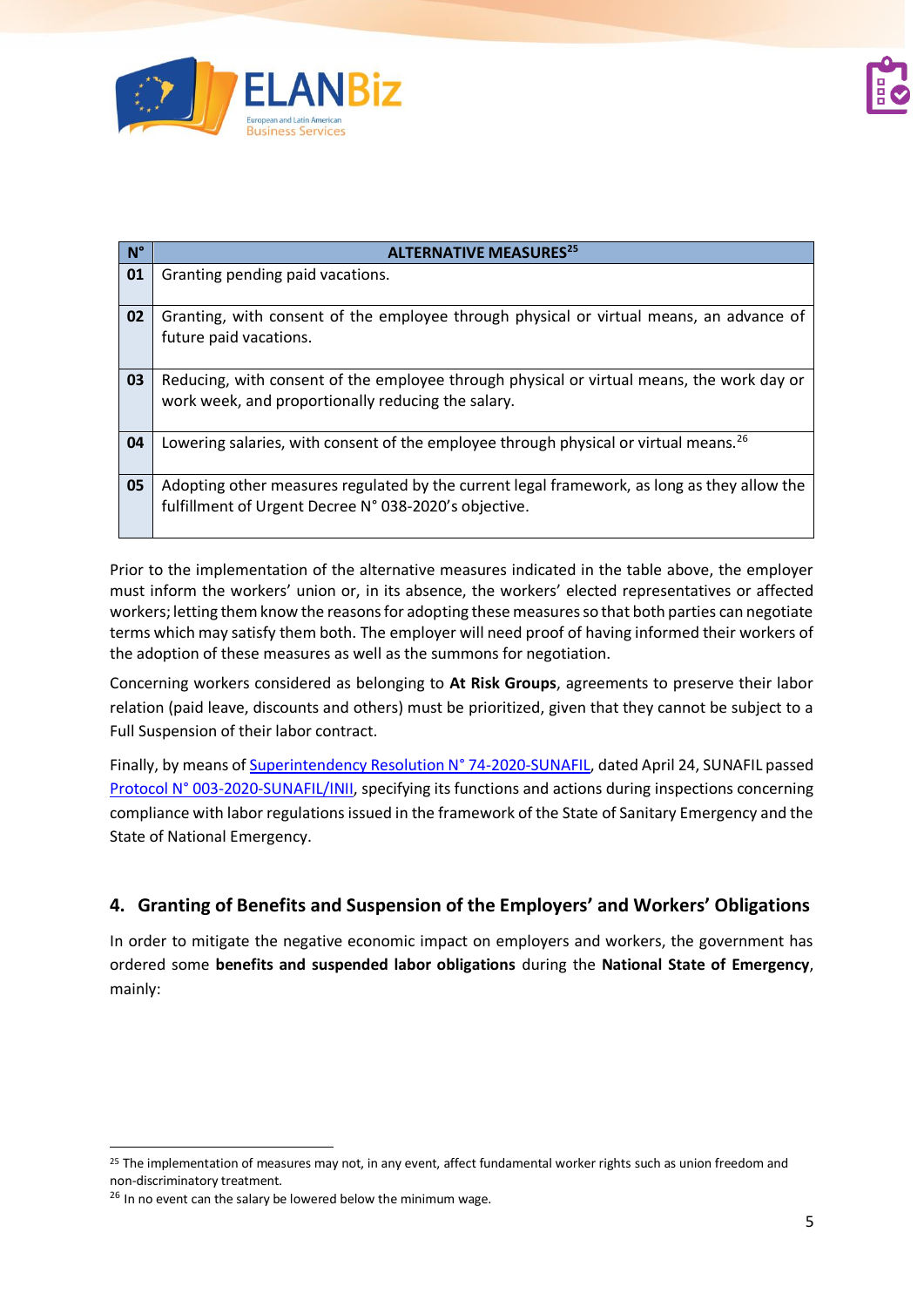

|                                                                                                                                    | <b>EMPLOYERS</b>                                                                                                                                                                                                                                                                                                                                                                                                                                                                                                                                         |
|------------------------------------------------------------------------------------------------------------------------------------|----------------------------------------------------------------------------------------------------------------------------------------------------------------------------------------------------------------------------------------------------------------------------------------------------------------------------------------------------------------------------------------------------------------------------------------------------------------------------------------------------------------------------------------------------------|
| 35% Subsidy for the<br>Payment of the<br><b>Monthly Worker</b><br>Payroll <sup>27</sup>                                            | Employers will receive a subsidy of 35% to pay the salary of each worker<br>earning up to PEN 1,500.00 (One Thousand Five Hundred and 00/100 Soles),<br>registered in the company's payroll up until January 2020 and whose<br>contract doesn't expire before 15 March 2020.<br>Employers who owe civil damages to the Peruvian government because<br>they were convicted of corruption and related felonies, as well as those who<br>have coercive tax debts greater than 5 Tax Units (UIT) or are under<br>liquidation, shall not receive the subsidy. |
| <b>Suspension of the</b><br><b>Mandatory</b><br><b>Contribution to the</b><br><b>Private Pension</b><br>System (SPP) <sup>28</sup> | Concerning the salary payment for April 2020, the employer's obligation to<br>withhold and pay the following components of the contribution for<br>workers affiliated to the SPP has been suspended: (i) Mandatory<br>contribution of 10% of the gross monthly salary and (ii) charges on flow.<br>It should be noted that the employer will not be subject to penalties or fines<br>for this suspension. Moreover, the contributions not paid to the SPP must<br>be paid directly to the workers.                                                       |
| <b>Postponement of</b><br><b>Unemployment</b><br><b>Insurance (CTS)</b><br>deposit for the<br>Workers <sup>29</sup>                | The Unemployment Insurance (CTS) deposit, including accrued interests,<br>for the months of May to November 2020 <sup>30</sup> may be postponed, except in<br>the following cases:<br>• For workers with a gross monthly salary of up to PEN 2,400.00, and<br>For workers under Full Suspension of Work.<br>In such cases the CTS should be paid by the employer in May 2020.                                                                                                                                                                            |

<sup>&</sup>lt;sup>27</sup> According to articles 14°, 15° and 16° o[f Urgent Decree](https://cdn.www.gob.pe/uploads/document/file/572106/DU033_2020.pdf) N° 033-2020.

<sup>&</sup>lt;sup>28</sup> According to Article 10° o[f Urgent Decree](https://cdn.www.gob.pe/uploads/document/file/572106/DU033_2020.pdf) N° 033-2020.

<sup>&</sup>lt;sup>29</sup> According to Article 11° numeral 11.1 of **Supreme Decree N° 038-2020** 

<sup>&</sup>lt;sup>30</sup> If the postponement of Unemployment Insurance (CTS) is adopted, the employer must inform the worker, through physical or digital means that allow proof of reception for said notice.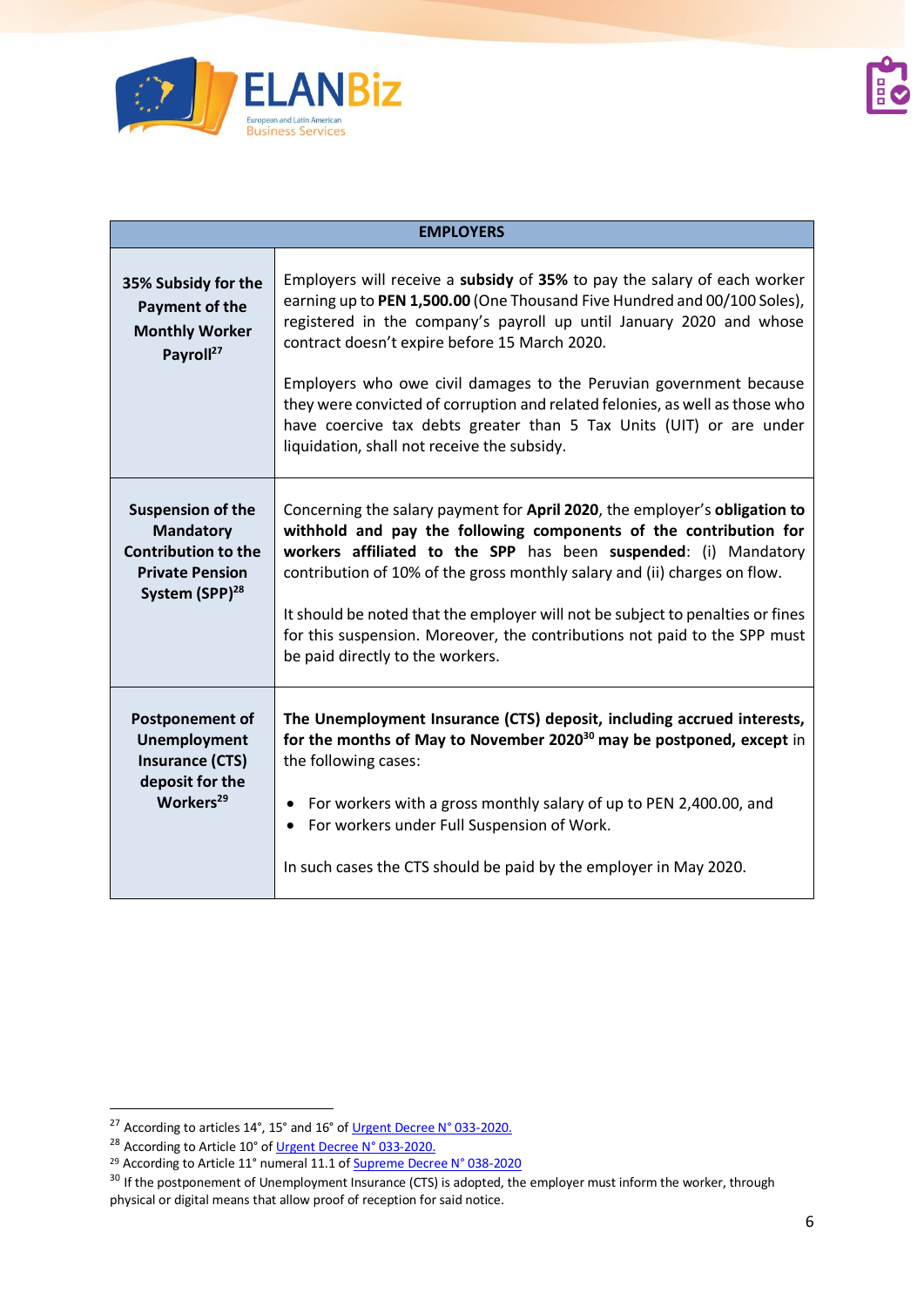

|                                                                                                                               | <b>WORKERS</b>                                                                                                                                                                                                                                                                                                                                                              |
|-------------------------------------------------------------------------------------------------------------------------------|-----------------------------------------------------------------------------------------------------------------------------------------------------------------------------------------------------------------------------------------------------------------------------------------------------------------------------------------------------------------------------|
| <b>Advance Payment of</b><br>Unemployment<br>Insurance (CTS) and<br><b>Bonuses</b>                                            | Workers under Full Suspension of Work, with no balance on their<br>Unemployment Insurance (CTS) account, may request their employer the<br>payment of their unemployment insurance for the month of May 2020 as<br>well as the legal bonus for July 2020, as calculated at the date of payment.                                                                             |
| <b>Access to</b><br>Unemployment<br>Insurance (CTS) <sup>31</sup>                                                             | Upon simple request before the banks, workers may gain access to their<br>unemployment insurance fund (CTS) and may freely withdraw up to PEN<br>2,400.00 (Two Thousand Four Hundred and 00/100 Soles).                                                                                                                                                                     |
| Withdrawal of up to<br>PEN 2,000.00 from<br>the Private Pension<br>Fund $(AFP)^{32}$                                          | Withdrawal of up to PEN 2,000 from the Private Pension Fund (AFP), for<br>workers who were not registered in the workers' payroll during the last six<br>(06) months, counted until 31 March 2020.                                                                                                                                                                          |
| <b>Health Social</b><br>Security (ESSALUD) <sup>33</sup>                                                                      | Concerning workers whose labor contract has been suspended, the<br>Peruvian government guarantees the continuity of health services and<br>coverage during the suspension; benefitting the workers and their<br>dependents.                                                                                                                                                 |
| <b>Exceptional</b><br>withdrawal of up to<br>PEN 2,000.00 from<br>their Private<br><b>Pension Fund</b><br>(AFP) <sup>34</sup> | Exceptional withdrawal of up to PEN 2,000.00 in the three following cases:<br>1. If the worker's labor contract is suspended;<br>2. If the worker has not made deposits for February and March 2020; or<br>3. If the worker made deposits for February and March 2020 and their last<br>declared salary is less than or equal to PEN 2,400.00.                              |
| <b>Exceptional</b><br>withdrawal of up to<br>25% from their<br><b>Private Pension</b><br>Fund (AFP) <sup>35</sup>             | Affiliates to the Private Pension Fund are authorized to withdraw up to 25% from<br>their accrued funds in their private account. The maximum amount of withdrawal<br>is established as 3 Tax Units (UIT) and the minimum amount is 1 Tax Unit (UIT).<br>If the affiliate has an accrued balance of less than 1 Tax Unit (UIT), they may<br>withdraw 100% of their balance. |

<sup>&</sup>lt;sup>31</sup> According to Article 9° o[f Urgent Decree](https://cdn.www.gob.pe/uploads/document/file/572106/DU033_2020.pdf) N° 033-2020.

<sup>&</sup>lt;sup>32</sup> According t[o Urgent Decree N° 034-2020.](file:///C:/Users/USUARIO/Downloads/1865286-1.pdf)

<sup>&</sup>lt;sup>33</sup> According to Article 6° o[f Urgent Decree](https://cdn.www.gob.pe/uploads/document/file/582540/Decreto-de-urgencia-n-038-2020-1865516-3.pdf) N° 038-2020.

<sup>&</sup>lt;sup>34</sup> According to Article 10° o[f Urgent Decree](https://cdn.www.gob.pe/uploads/document/file/582540/Decreto-de-urgencia-n-038-2020-1865516-3.pdf) N° 038-2020.

<sup>35</sup> According t[o Law N° 31017.](https://busquedas.elperuano.pe/normaslegales/ley-que-establece-medidas-para-aliviar-la-economia-familiar-ley-n-31017-1865958-1/)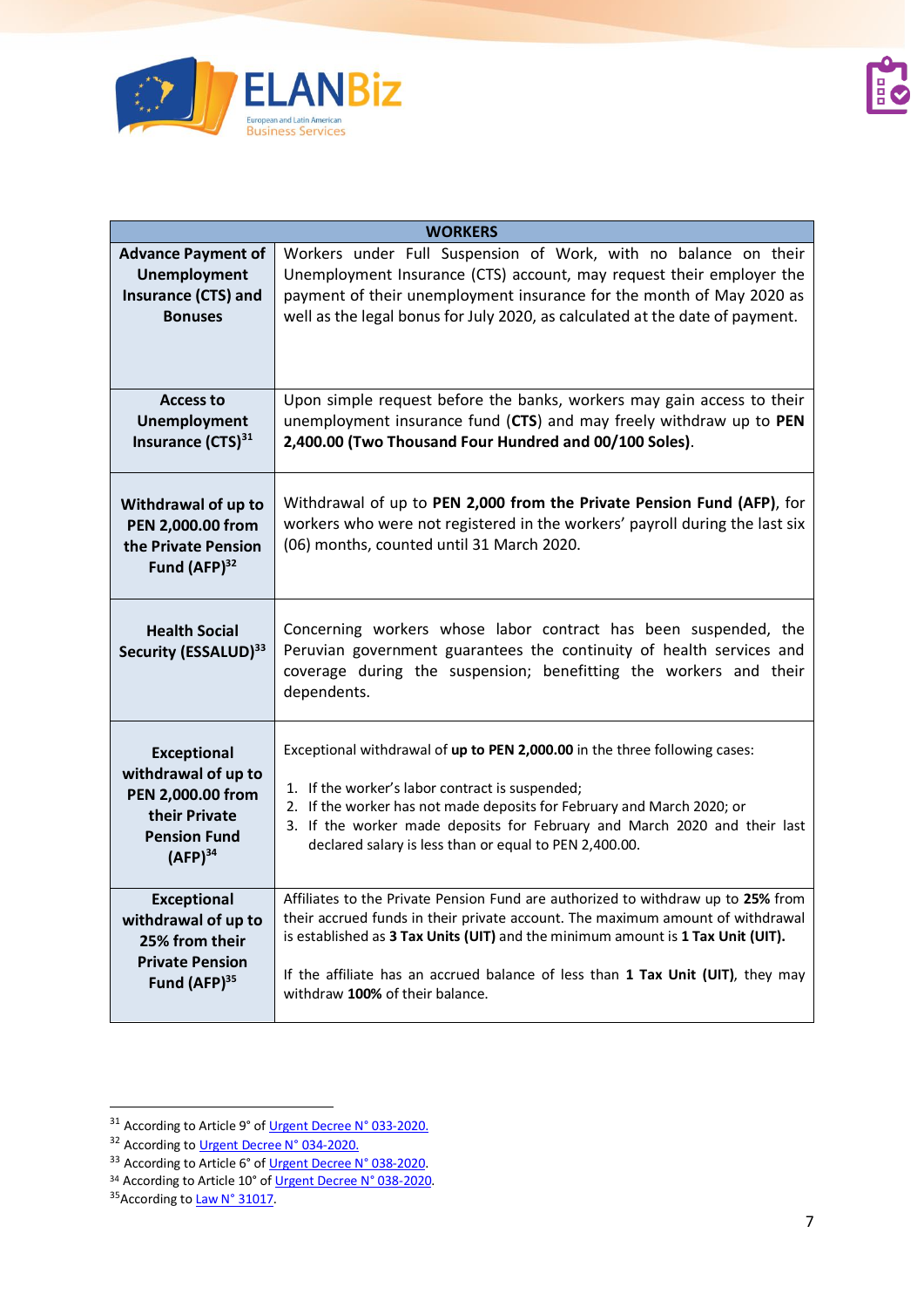

|                                                                                                       | <b>WORKERS</b>                                                                                                                                                                                                                                                                                                                                                                                                                                                                                                                 |
|-------------------------------------------------------------------------------------------------------|--------------------------------------------------------------------------------------------------------------------------------------------------------------------------------------------------------------------------------------------------------------------------------------------------------------------------------------------------------------------------------------------------------------------------------------------------------------------------------------------------------------------------------|
| <b>Additional Disposal</b><br>of Unemployment<br>Insurance (CTS) <sup>36</sup>                        | If the worker's labor contract has been suspended, they may exceptionally access<br>and dispose of up to one Gross Monthly Salary from their unemployment insurance<br>account, each month.                                                                                                                                                                                                                                                                                                                                    |
| <b>Economic Assistance</b><br>for Social Protection<br>during the COVID-19<br>Emergency <sup>37</sup> | For workers under the SME (MYPE) regime, whose monthly income is less than or<br>equal to PEN 2,400.00, <b>ESSALUD</b> shall <b>directly</b> grant them a monthly economic<br>assistance of PEN 760.00 during the suspension of their labor contract, for up to a<br>maximum of 3 months. This bonus shall not apply for those workers whose home<br>benefitted from other monetary subsidies granted by Urgent Decree N° 052-2020,<br>Urgent Decree N° 027-2020, Urgent Decree N° 033-2020 and Urgent Decree N° 042-<br>2020. |
|                                                                                                       | Such assistance must be requested by the workers, digitally, through ESSALUD's<br>website.                                                                                                                                                                                                                                                                                                                                                                                                                                     |

## **5. Implementation of sanitary protocols for the restart of certain economic activities**

During the **National State of Emergency**, the Peruvian government has established a plan for the gradual and progressive restart of economic activities; which will be executed in four (04) phases, which will include a variety of economic sectors.<sup>38</sup> Thus, the Ministry of Health (MINSA) has passed "[Guidelines for the surveillance, prevention and control of the health of workers at risk of exposure](https://cdn.www.gob.pe/uploads/document/file/903763/RM_448-2020-MINSA.pdf)  [to COVID-19](https://cdn.www.gob.pe/uploads/document/file/903763/RM_448-2020-MINSA.pdf)" which establishes the obligation of all employers to draft, implement and enforce sanitary protocols in their workplace, in order to prevent infection among their workers. Said protocols must be approved by **MINSA** and competent sectoral authorities, before the employer is allowed to resume activities.<sup>39</sup> The guidelines establish the obligation to implement at least seven (07) measures:

|    | <b>GUIDELINES FOR THE SURVEILLANCE, PREVENTION AND CONTROL OF COVID-19</b>                |
|----|-------------------------------------------------------------------------------------------|
| 01 | Cleaning and disinfection of the workplace.                                               |
| 02 | Assessment of the worker's health condition prior to returning or being reinstated in the |
|    | workplace.                                                                                |
| 03 | Mandatory hand washing and disinfection.                                                  |
| 04 | Spreading awareness on the prevention of contagion in the workplace.                      |
| 05 | Preventive measures of collective application.                                            |
| 06 | Personal protection measures.                                                             |
| 07 | Surveillance of workers' health in the context of COVID-19.                               |

<sup>36</sup> According to Article 7° numeral 7.1 o[f Urgent Decree N° 038-2020,](https://cdn.www.gob.pe/uploads/document/file/582540/Decreto-de-urgencia-n-038-2020-1865516-3.pdf) amended b[y Urgent Decree](https://busquedas.elperuano.pe/normaslegales/decreto-de-urgencia-que-modifica-el-decreto-de-urgencia-no-0-decreto-de-urgencia-n-072-2020-1868756-1/) N° 072-2020 an[d Supreme](https://busquedas.elperuano.pe/normaslegales/decreto-supremo-que-modifica-los-articulos-7-16-y-17-del-de-decreto-supremo-n-017-2020-tr-1870899-2/) [Decree N° 017-2020-TR.](https://busquedas.elperuano.pe/normaslegales/decreto-supremo-que-modifica-los-articulos-7-16-y-17-del-de-decreto-supremo-n-017-2020-tr-1870899-2/)

<sup>37</sup> According to Article 7° numeral 7.3 of [Urgent Decree N° 038-2020.](https://cdn.www.gob.pe/uploads/document/file/582540/Decreto-de-urgencia-n-038-2020-1865516-3.pdf)

<sup>38</sup> According to Supreme Decree [N° 080-2020-PCM.](https://busquedas.elperuano.pe/normaslegales/decreto-supremo-que-aprueba-la-reanudacion-de-actividades-ec-decreto-supremo-n-080-2020-pcm-1865987-1/)

<sup>39</sup> According t[o Ministry Resolution N° 448-2020-MINSA.](https://busquedas.elperuano.pe/normaslegales/aprueban-documento-tecnico-lineamientos-para-la-vigilanci-resolucion-ministerial-n-448-2020-minsa-1869304-2/)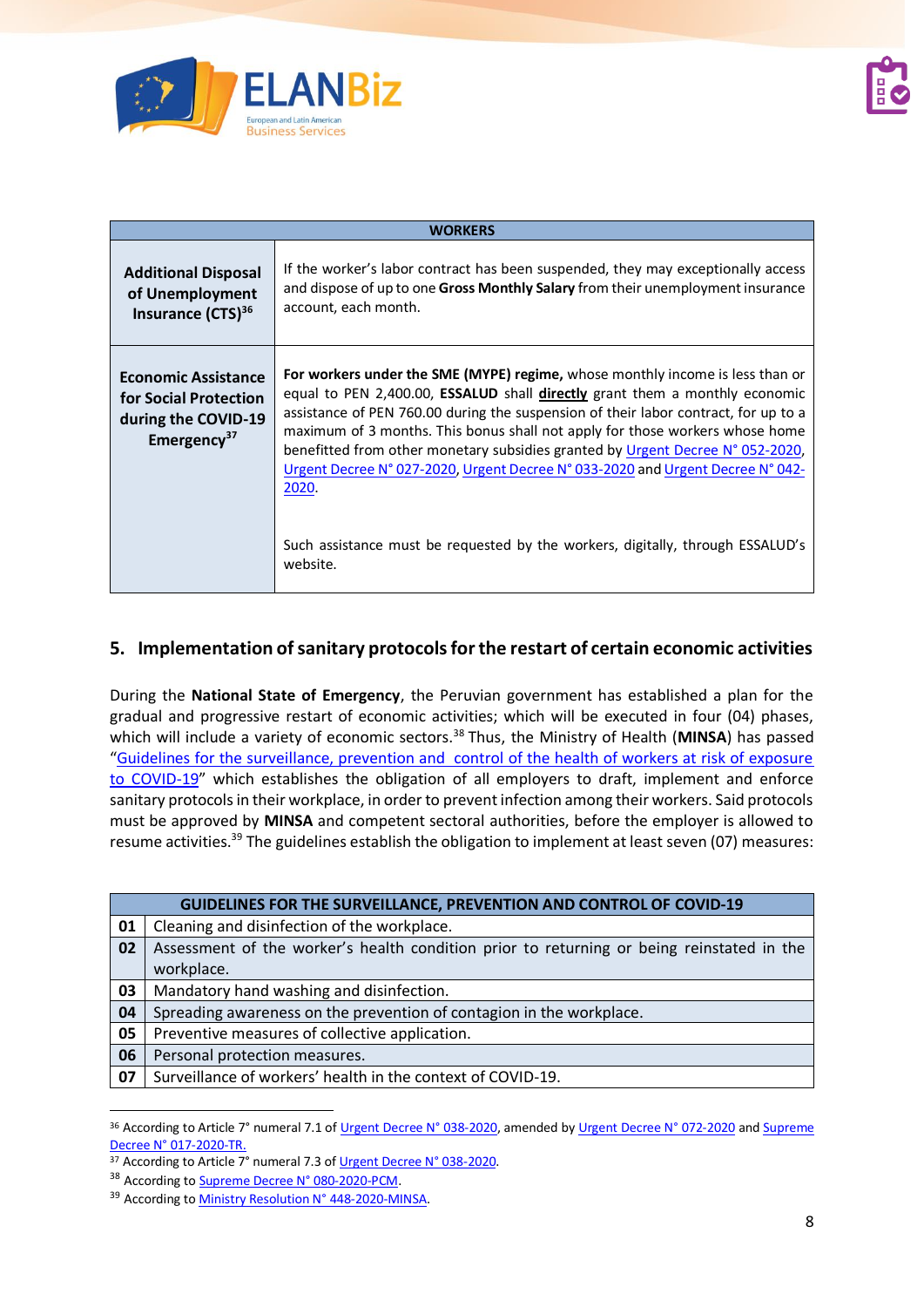



## **What are the main measures in the area of taxation?**

They consist primarily in: **1)** Extensions on Yearly Tax Obligations, **2)** Extensions on Monthly Tax Obligations, **3)** A new Special Depreciation Regime, **4)** Main additional tax benefits and obligations and **5)** the creation of SUNAT's Digital Reception Bureau.

#### **1. Extensions on Yearly Tax Obligations**

**New deadline schedule for the Annual Income Tax Returns and Tax on Financial Transactions (ITF)<sup>40</sup>** applicable to all **natural and legal persons** with net income of up to **5,000 Tax Units (UIT) (PEN 21,000,000.00)** in 2019**:** 

|                   | PERSONS DEEMED AS MAIN CONTRIBUTORS |                                             |                  |    |                      |                  |  |   |  |  |                       |  |  |
|-------------------|-------------------------------------|---------------------------------------------|------------------|----|----------------------|------------------|--|---|--|--|-----------------------|--|--|
| Last Digit of the | $\Omega$                            | Timely Taxpayers/Not obligated to<br>6<br>4 |                  |    |                      |                  |  |   |  |  |                       |  |  |
| Tax ID (RUC)      |                                     |                                             |                  |    |                      |                  |  |   |  |  | register with the RUC |  |  |
| <b>Deadline</b>   | 24                                  |                                             | 26               | 30 | $\blacktriangleleft$ |                  |  | h |  |  |                       |  |  |
|                   |                                     |                                             | <b>June 2020</b> |    |                      | <b>July 2020</b> |  |   |  |  |                       |  |  |

|                                                                      | <b>OTHER TAX DEBTORS</b> |  |                  |    |    |             |  |  |                                   |  |  |  |
|----------------------------------------------------------------------|--------------------------|--|------------------|----|----|-------------|--|--|-----------------------------------|--|--|--|
| Last Digit of the<br>8<br>6<br>Tax ID (RUC)<br>register with the RUC |                          |  |                  |    |    |             |  |  | Timely Taxpayers/Not obligated to |  |  |  |
| <b>Deadline</b>                                                      | ว1                       |  | 23               | 24 | 30 | 21          |  |  |                                   |  |  |  |
|                                                                      |                          |  | <b>July 2020</b> |    |    | August 2020 |  |  |                                   |  |  |  |

### **2. Extensions on Monthly Tax Obligations**

The deadlines for **natural and legal persons**, who had a net income of up to **PEN 9,660,000.00 (Nine Million Six Hundred and Sixty Thousand and 00/100 Soles), concerning some tax obligations due on February 2020<sup>41</sup> have been extended** as follows:

#### ❖ **Declaration and payment of monthly tax obligations of the February 2020 period**

| Last Digit of the |                  | $2$ and $3$ | 4 and 5 | 6 and 7 | 8 and 9 | <b>Timely Taxpayers</b>              |  |  |  |  |
|-------------------|------------------|-------------|---------|---------|---------|--------------------------------------|--|--|--|--|
| Tax ID (RUC)      |                  |             |         |         |         | $(0,1,2,3,4,5,6,7,8 \text{ and } 9)$ |  |  |  |  |
| <b>Deadline</b>   |                  |             |         |         |         |                                      |  |  |  |  |
|                   | <b>July 2020</b> |             |         |         |         |                                      |  |  |  |  |

#### ❖ **Declaration of the Monthly Payroll** *PDT – PLAME* **(Digital Form 0601) for February 2020**

| Last Digit of the |                  | $2$ and $3$ | 4 and 5 | 6 and 7 | 8 and 9 | <b>Timely Taxpayers</b>              |  |  |  |  |  |
|-------------------|------------------|-------------|---------|---------|---------|--------------------------------------|--|--|--|--|--|
| Tax ID (RUC)      |                  |             |         |         |         | $(0,1,2,3,4,5,6,7,8 \text{ and } 9)$ |  |  |  |  |  |
| <b>Deadline</b>   |                  |             |         |         |         |                                      |  |  |  |  |  |
|                   | <b>July 2020</b> |             |         |         |         |                                      |  |  |  |  |  |

<sup>40</sup> According t[o Superintendence Resolution N° 061-2020/SUNAT.](http://www.sunat.gob.pe/legislacion/superin/2020/061-2020.pdf)

<sup>41</sup> According to Article 1° o[f Superintendence Resolution N° 065-2020/SUNAT](https://cdn.www.gob.pe/uploads/document/file/574424/RS_065-2020.pdf)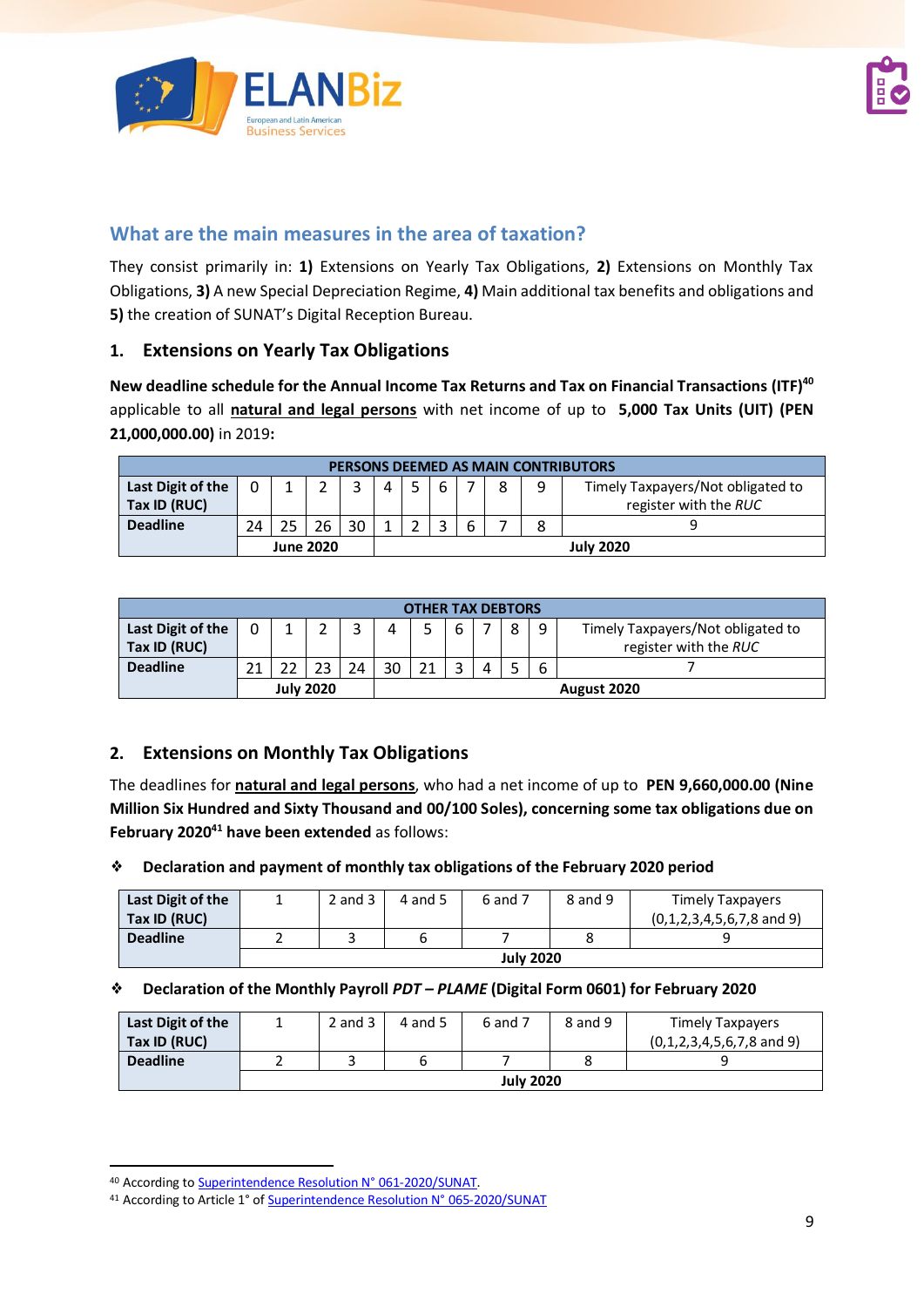

 $\blacksquare$ 

| Last Digit of the |                 |    | $2$ and $3$ | 4 and 5 | $6$ and $7$ | 8 and 9 | <b>Timely Taxpayers</b>              |  |  |  |  |
|-------------------|-----------------|----|-------------|---------|-------------|---------|--------------------------------------|--|--|--|--|
| Tax ID (RUC)      |                 |    |             |         |             |         | $(0,1,2,3,4,5,6,7,8 \text{ and } 9)$ |  |  |  |  |
| <b>Deadline</b>   | 15              | 18 | 19          | 20      | <b>CC</b>   |         | 25                                   |  |  |  |  |
|                   | <b>May 2020</b> |    |             |         |             |         |                                      |  |  |  |  |

#### ❖ **Declaration of the Monthly Payroll** *PDT – PLAME* **(Digital Form 0601) for March 2020**

❖ **Maximum deadlines for the closing of the Registry of Sales and Income and the Registry of Digital Purchases established by Annex II to the Superintendence Resolution N° 269- 2019/SUNAT for February 2020**

| Last Digit of the | $2$ and $3$      | 4 and 5 $\parallel$ | 6 and 7 | 8 and 9 | Timely Taxpayers                     |  |  |  |  |  |
|-------------------|------------------|---------------------|---------|---------|--------------------------------------|--|--|--|--|--|
| Tax ID (RUC)      |                  |                     |         |         | $(0,1,2,3,4,5,6,7,8 \text{ and } 9)$ |  |  |  |  |  |
| <b>Deadline</b>   |                  |                     |         |         |                                      |  |  |  |  |  |
|                   | <b>July 2020</b> |                     |         |         |                                      |  |  |  |  |  |

The deadlines for **natural and legal persons**, not deemed as Main Contributors, who had a net income of up to **PEN 21,000,000.00 (Twenty One Million and 00/100 Soles), concerning tax obligations due on January, February, March and April<sup>42</sup>** , have been extended as follows:

❖ **Declaration and Payment of monthly tax obligations due on the months of March through August 2020, including the declaration and payment of the Temporary Tax on Net Assets (ITAN)**

|                                   | <b>March 2020 Tax Obligations</b> |                  |             |         |             |         |                                      |  |  |  |  |  |  |
|-----------------------------------|-----------------------------------|------------------|-------------|---------|-------------|---------|--------------------------------------|--|--|--|--|--|--|
| Last Digit of                     | 0                                 | 1                | $2$ and $3$ | 4 and 5 | 6 and 7     | 8 and 9 | <b>Timely Taxpayers</b>              |  |  |  |  |  |  |
| the Tax ID                        |                                   |                  |             |         |             |         | $(0,1,2,3,4,5,6,7,8 \text{ and } 9)$ |  |  |  |  |  |  |
| (RUC)                             |                                   |                  |             |         |             |         |                                      |  |  |  |  |  |  |
| <b>Deadline</b>                   | 10                                | 13               | 14          | 15      | 16          | 17      | 20                                   |  |  |  |  |  |  |
|                                   |                                   | <b>July 2020</b> |             |         |             |         |                                      |  |  |  |  |  |  |
|                                   |                                   |                  |             |         |             |         |                                      |  |  |  |  |  |  |
| <b>April 2020 Tax Obligations</b> |                                   |                  |             |         |             |         |                                      |  |  |  |  |  |  |
| Last Digit of                     | 0                                 | 1                | $2$ and $3$ | 4 and 5 | $6$ and $7$ | 8 and 9 | <b>Timely Taxpayers</b>              |  |  |  |  |  |  |
| the Tax ID                        |                                   |                  |             |         |             |         | $(0,1,2,3,4,5,6,7,8 \text{ and } 9)$ |  |  |  |  |  |  |
| (RUC)                             |                                   |                  |             |         |             |         |                                      |  |  |  |  |  |  |
| <b>Deadline</b>                   | 5                                 | 6                | 7           | 10      | 11          | 12      | 13                                   |  |  |  |  |  |  |
|                                   |                                   |                  |             |         |             |         |                                      |  |  |  |  |  |  |
|                                   |                                   |                  |             |         | August 2020 |         |                                      |  |  |  |  |  |  |

| <b>May 2020 Tax Obligations</b>      |    |    |             |         |                   |         |                                                                 |  |  |
|--------------------------------------|----|----|-------------|---------|-------------------|---------|-----------------------------------------------------------------|--|--|
| Last Digit of<br>the Tax ID<br>(RUC) | 0  |    | $2$ and $3$ | 4 and 5 | 6 and 7           | 8 and 9 | <b>Timely Taxpayers</b><br>$(0,1,2,3,4,5,6,7,8 \text{ and } 9)$ |  |  |
| <b>Deadline</b>                      | 14 | 17 | 18          | 19      | 20<br>August 2020 | 21      | 24                                                              |  |  |

<sup>42</sup> According to Article 2° o[f Superintendence Resolution N° 065-2020/SUNAT](https://cdn.www.gob.pe/uploads/document/file/574424/RS_065-2020.pdf)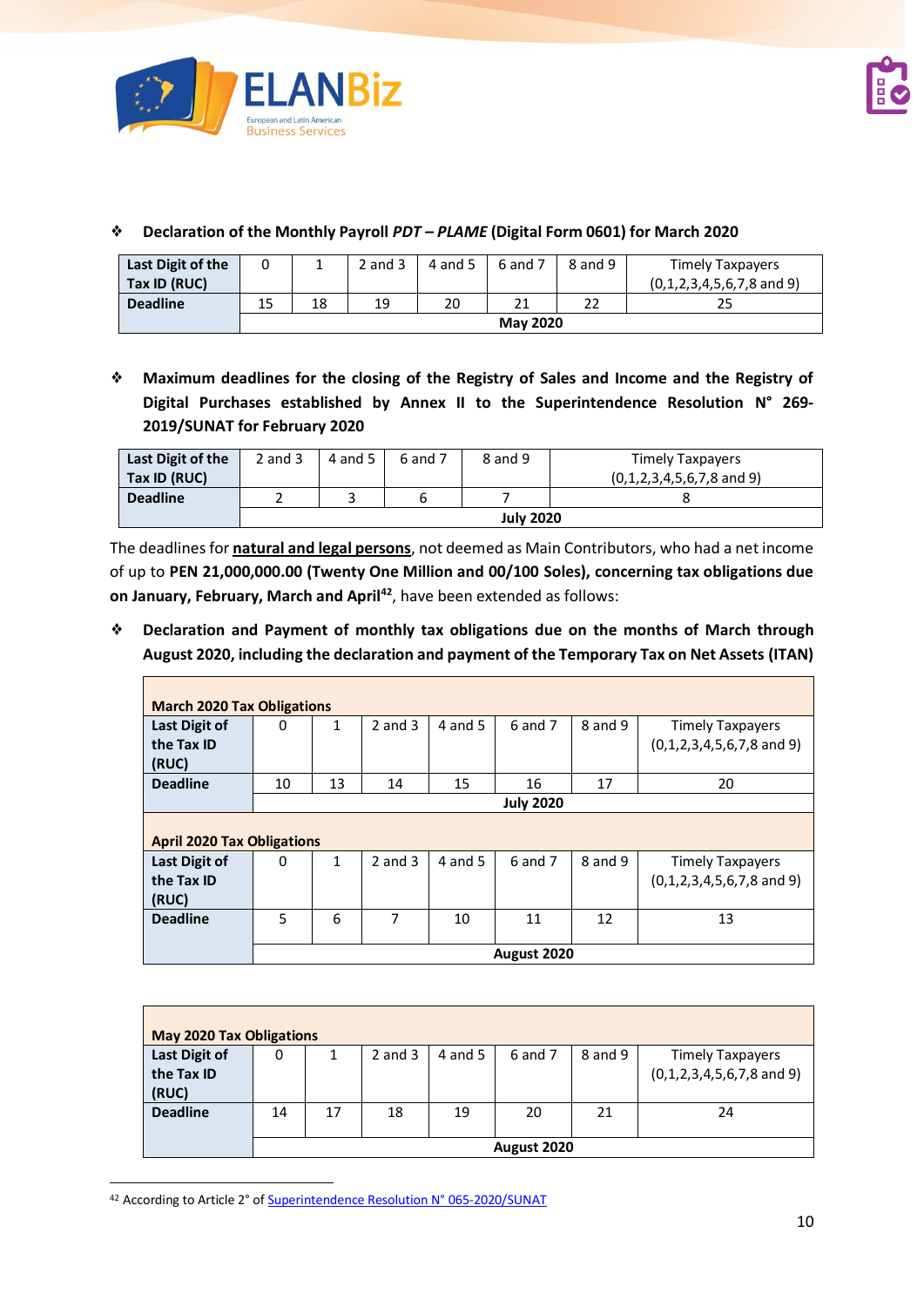

| <b>June 2020 Tax Obligations</b>     |                |   |             |         |         |         |                                                                 |  |  |  |  |
|--------------------------------------|----------------|---|-------------|---------|---------|---------|-----------------------------------------------------------------|--|--|--|--|
| Last Digit of<br>the Tax ID<br>(RUC) | 0              |   | $2$ and $3$ | 4 and 5 | 6 and 7 | 8 and 9 | <b>Timely Taxpayers</b><br>$(0,1,2,3,4,5,6,7,8 \text{ and } 9)$ |  |  |  |  |
| <b>Deadline</b>                      | 3              | 4 |             | 8       | 9       | 10      | 11                                                              |  |  |  |  |
|                                      | September 2020 |   |             |         |         |         |                                                                 |  |  |  |  |

| <b>July 2020 Tax Obligations</b> |                |    |             |         |         |         |                                      |  |  |  |  |
|----------------------------------|----------------|----|-------------|---------|---------|---------|--------------------------------------|--|--|--|--|
| Last Digit of                    | 0              |    | $2$ and $3$ | 4 and 5 | 6 and 7 | 8 and 9 | <b>Timely Taxpayers</b>              |  |  |  |  |
| the Tax ID                       |                |    |             |         |         |         | $(0,1,2,3,4,5,6,7,8 \text{ and } 9)$ |  |  |  |  |
| (RUC)                            |                |    |             |         |         |         |                                      |  |  |  |  |
| <b>Deadline</b>                  | 14             | 15 | 16          | 17      | 18      | 21      | 22                                   |  |  |  |  |
|                                  | September 2020 |    |             |         |         |         |                                      |  |  |  |  |

| <b>August 2020 Tax Obligations</b> |   |   |             |         |              |         |                                                                 |  |  |  |
|------------------------------------|---|---|-------------|---------|--------------|---------|-----------------------------------------------------------------|--|--|--|
| Last Digit of<br>the Tax ID        | 0 |   | $2$ and $3$ | 4 and 5 | 6 and 7      | 8 and 9 | <b>Timely Taxpayers</b><br>$(0,1,2,3,4,5,6,7,8 \text{ and } 9)$ |  |  |  |
| (RUC)<br><b>Deadline</b>           |   | 6 |             | 12      | 13           | 14      | 15                                                              |  |  |  |
|                                    |   |   |             |         | October 2020 |         |                                                                 |  |  |  |
|                                    |   |   |             |         |              |         |                                                                 |  |  |  |

❖ **Maximum deadlines for the closing for the Registry of Sales and Income and Registry of Digital Purchases established by Annex II to the Superintendence Resolution N° 269-2019/SUNAT for the months of March through August 2020**

| <b>March 2020 Tax Obligations</b> |                                   |                  |             |           |         |         |                                      |  |  |  |  |  |
|-----------------------------------|-----------------------------------|------------------|-------------|-----------|---------|---------|--------------------------------------|--|--|--|--|--|
| Last Digit of                     | 0                                 | $\mathbf{1}$     | $2$ and $3$ | $4$ and 5 | 6 and 7 | 8 and 9 | <b>Timely Taxpayers</b>              |  |  |  |  |  |
| the Tax ID                        |                                   |                  |             |           |         |         | $(0,1,2,3,4,5,6,7,8 \text{ and } 9)$ |  |  |  |  |  |
| (RUC)                             |                                   |                  |             |           |         |         |                                      |  |  |  |  |  |
| <b>Deadline</b>                   | 9                                 | 10               | 13          | 14        | 15      | 16      | 17                                   |  |  |  |  |  |
|                                   |                                   | <b>June 2020</b> |             |           |         |         |                                      |  |  |  |  |  |
|                                   | <b>April 2020 Tax Obligations</b> |                  |             |           |         |         |                                      |  |  |  |  |  |
| Last Digit of                     | 0                                 | $\mathbf{1}$     | $2$ and $3$ | 4 and 5   | 6 and 7 | 8 and 9 | <b>Timely Taxpayers</b>              |  |  |  |  |  |
| the Tax ID                        |                                   |                  |             |           |         |         | $(0,1,2,3,4,5,6,7,8 \text{ and } 9)$ |  |  |  |  |  |
| (RUC)                             |                                   |                  |             |           |         |         |                                      |  |  |  |  |  |
| <b>Deadline</b>                   | 4                                 | 5                | 6           | 7         | 10      | 11      | 12                                   |  |  |  |  |  |
|                                   |                                   |                  |             |           |         |         |                                      |  |  |  |  |  |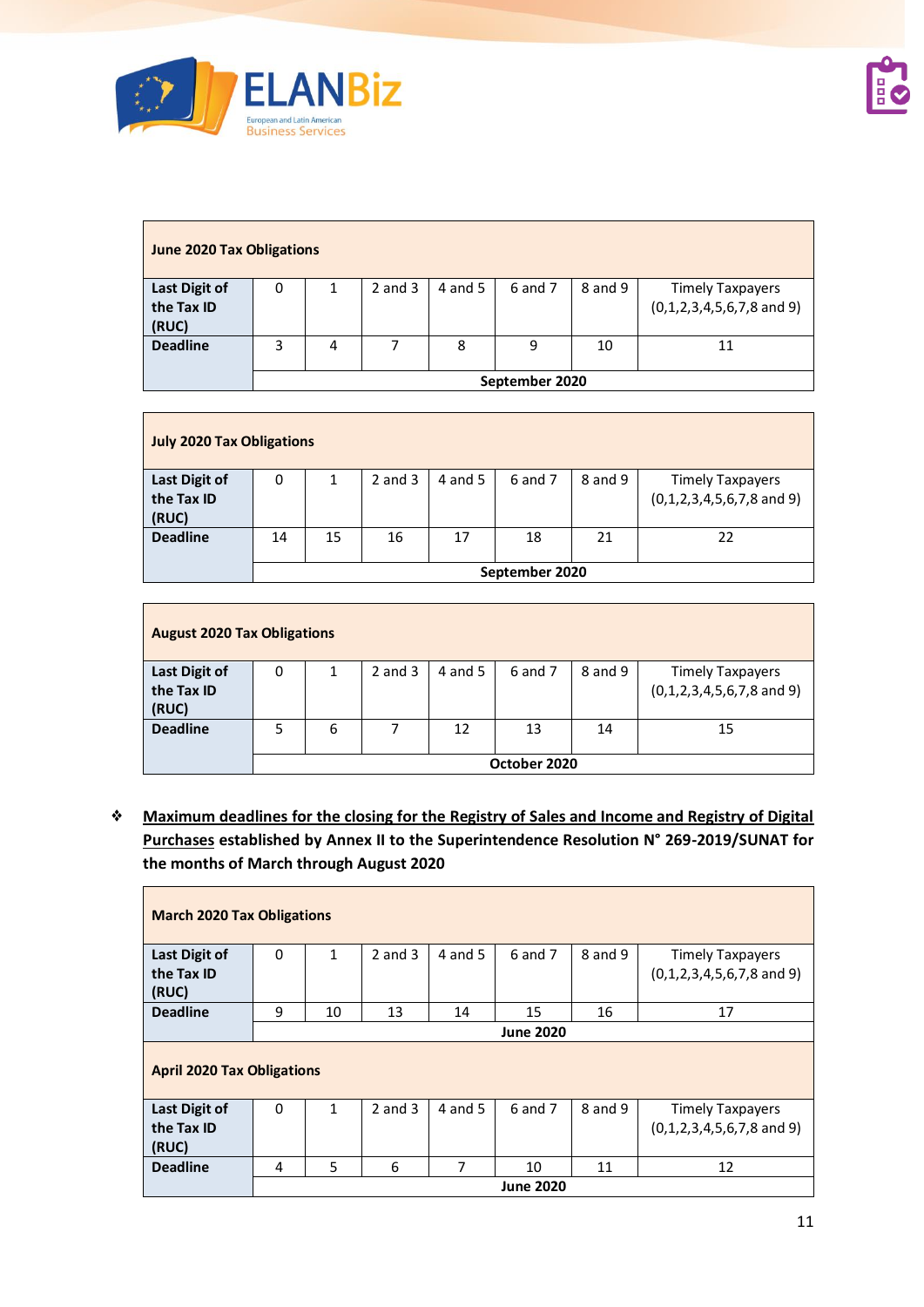

| <b>May 2020 Tax Obligations</b> |             |    |             |         |         |         |                                                                 |  |  |  |  |
|---------------------------------|-------------|----|-------------|---------|---------|---------|-----------------------------------------------------------------|--|--|--|--|
| Last Digit of<br>the Tax ID     | 0           |    | $2$ and $3$ | 4 and 5 | 6 and 7 | 8 and 9 | <b>Timely Taxpayers</b><br>$(0,1,2,3,4,5,6,7,8 \text{ and } 9)$ |  |  |  |  |
| (RUC)                           |             |    |             |         |         |         |                                                                 |  |  |  |  |
| <b>Deadline</b>                 | 13          | 14 | 17          | 18      | 19      | 20      | 21                                                              |  |  |  |  |
|                                 | August 2020 |    |             |         |         |         |                                                                 |  |  |  |  |

| <b>June 2020 Tax Obligations</b> |                |   |             |         |         |         |                                      |  |  |  |  |
|----------------------------------|----------------|---|-------------|---------|---------|---------|--------------------------------------|--|--|--|--|
| Last Digit of                    | 0              |   | $2$ and $3$ | 4 and 5 | 6 and 7 | 8 and 9 | <b>Timely Taxpayers</b>              |  |  |  |  |
| the Tax ID                       |                |   |             |         |         |         | $(0,1,2,3,4,5,6,7,8 \text{ and } 9)$ |  |  |  |  |
| (RUC)                            |                |   |             |         |         |         |                                      |  |  |  |  |
| <b>Deadline</b>                  |                | 3 | 4           |         | 8       | 9       | 10                                   |  |  |  |  |
|                                  |                |   |             |         |         |         |                                      |  |  |  |  |
|                                  | September 2020 |   |             |         |         |         |                                      |  |  |  |  |

| <b>July 2020 Tax Obligations</b>     |                |    |             |         |         |         |                                                                 |  |  |  |  |
|--------------------------------------|----------------|----|-------------|---------|---------|---------|-----------------------------------------------------------------|--|--|--|--|
| Last Digit of<br>the Tax ID<br>(RUC) | 0              |    | $2$ and $3$ | 4 and 5 | 6 and 7 | 8 and 9 | <b>Timely Taxpayers</b><br>$(0,1,2,3,4,5,6,7,8 \text{ and } 9)$ |  |  |  |  |
| <b>Deadline</b>                      | 11             | 14 | 15          | 16      | 17      | 18      | 21                                                              |  |  |  |  |
|                                      | September 2020 |    |             |         |         |         |                                                                 |  |  |  |  |

| <b>August 2020 Tax Obligations</b> |                |   |             |         |         |         |                                      |  |  |  |  |
|------------------------------------|----------------|---|-------------|---------|---------|---------|--------------------------------------|--|--|--|--|
| Last Digit of                      | 0              | 1 | $2$ and $3$ | 4 and 5 | 6 and 7 | 8 and 9 | Timely Taxpayers                     |  |  |  |  |
| the Tax ID                         |                |   |             |         |         |         | $(0,1,2,3,4,5,6,7,8 \text{ and } 9)$ |  |  |  |  |
| (RUC)                              |                |   |             |         |         |         |                                      |  |  |  |  |
| <b>Deadline</b>                    | 2              | 5 | 6           |         | 12      | 13      | 14                                   |  |  |  |  |
|                                    |                |   |             |         |         |         |                                      |  |  |  |  |
|                                    | September 2020 |   |             |         |         |         |                                      |  |  |  |  |

❖ **Maximum deadlines for the closing for the Registry of Sales and Income and the Registry of Digital Purchases established by Annex III to the Superintendence Resolution N° 269- 2019/SUNAT for March and April 2020**

| <b>January 2020 Tax Obligations</b> |   |                  |             |         |         |         |                                      |  |  |  |  |
|-------------------------------------|---|------------------|-------------|---------|---------|---------|--------------------------------------|--|--|--|--|
| Last Digit of                       | 0 |                  | $2$ and $3$ | 4 and 5 | 6 and 7 | 8 and 9 | <b>Timely Taxpayers</b>              |  |  |  |  |
| the Tax ID                          |   |                  |             |         |         |         | $(0,1,2,3,4,5,6,7,8 \text{ and } 9)$ |  |  |  |  |
| (RUC)                               |   |                  |             |         |         |         |                                      |  |  |  |  |
| <b>Deadline</b>                     | 9 | 10               | 13          | 14      | 15      | 16      | 17                                   |  |  |  |  |
|                                     |   | <b>July 2020</b> |             |         |         |         |                                      |  |  |  |  |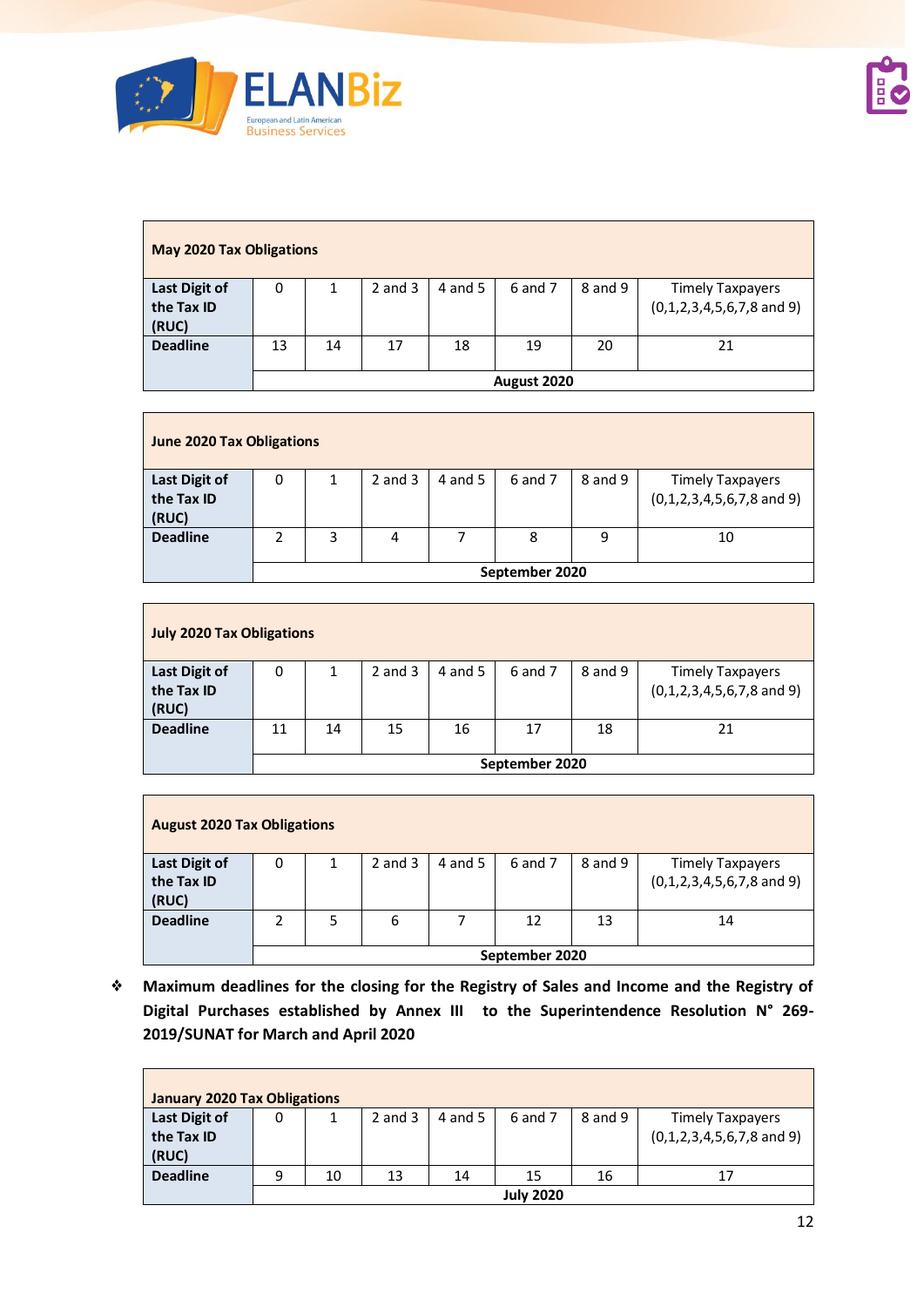

| <b>February 2020 Tax Obligations</b> |   |    |             |         |                  |         |                                      |  |  |  |
|--------------------------------------|---|----|-------------|---------|------------------|---------|--------------------------------------|--|--|--|
| Last Digit of                        | 0 |    | $2$ and $3$ | 4 and 5 | 6 and 7          | 8 and 9 | <b>Timely Taxpayers</b>              |  |  |  |
| the Tax ID<br>(RUC)                  |   |    |             |         |                  |         | $(0,1,2,3,4,5,6,7,8 \text{ and } 9)$ |  |  |  |
| <b>Deadline</b>                      | 9 | 10 | 13          | 14      | 15               | 16      | 17                                   |  |  |  |
|                                      |   |    |             |         | <b>June 2020</b> |         |                                      |  |  |  |

| <b>March 2020 Tax Obligations</b> |             |   |             |         |         |         |                                                                 |  |  |  |  |
|-----------------------------------|-------------|---|-------------|---------|---------|---------|-----------------------------------------------------------------|--|--|--|--|
| Last Digit of<br>the Tax ID       | 0           |   | $2$ and $3$ | 4 and 5 | 6 and 7 | 8 and 9 | <b>Timely Taxpayers</b><br>$(0,1,2,3,4,5,6,7,8 \text{ and } 9)$ |  |  |  |  |
| (RUC)                             |             |   |             |         |         |         |                                                                 |  |  |  |  |
| <b>Deadline</b>                   | 4           | 5 | 6           |         | 10      | 11      | 12                                                              |  |  |  |  |
|                                   |             |   |             |         |         |         |                                                                 |  |  |  |  |
|                                   | August 2020 |   |             |         |         |         |                                                                 |  |  |  |  |

| <b>April 2020 Tax Obligations</b>    |             |    |             |         |         |         |                                                                 |
|--------------------------------------|-------------|----|-------------|---------|---------|---------|-----------------------------------------------------------------|
| Last Digit of<br>the Tax ID<br>(RUC) | 0           |    | $2$ and $3$ | 4 and 5 | 6 and 7 | 8 and 9 | <b>Timely Taxpayers</b><br>$(0,1,2,3,4,5,6,7,8 \text{ and } 9)$ |
| <b>Deadline</b>                      | 13          | 14 | 17          | 18      | 19      | 20      | 21                                                              |
|                                      | August 2020 |    |             |         |         |         |                                                                 |

| <b>May 2020 Tax Obligations</b> |                |   |             |         |         |         |                                                                 |
|---------------------------------|----------------|---|-------------|---------|---------|---------|-----------------------------------------------------------------|
| Last Digit of<br>the Tax ID     | 0              | 1 | $2$ and $3$ | 4 and 5 | 6 and 7 | 8 and 9 | <b>Timely Taxpayers</b><br>$(0,1,2,3,4,5,6,7,8 \text{ and } 9)$ |
| (RUC)<br><b>Deadline</b>        | 2              | 3 | 4           | ┑       | 8       | 9       | 10                                                              |
|                                 | September 2020 |   |             |         |         |         |                                                                 |

## **3. New Special Depreciation Regime**

The government has, exceptionally and temporarily, established a special depreciation regime for tax payers subject to the General Regime of Income Tax, in order to promote private investment. This regime shall be effective as of the fiscal year 2021, and will apply to certain goods:<sup>43</sup>

<sup>43</sup> According t[o Legislative Decree](https://busquedas.elperuano.pe/normaslegales/decreto-legislativo-que-establece-un-regimen-especial-de-dep-decreto-legislativo-n-1488-1866210-6/) N° 1488.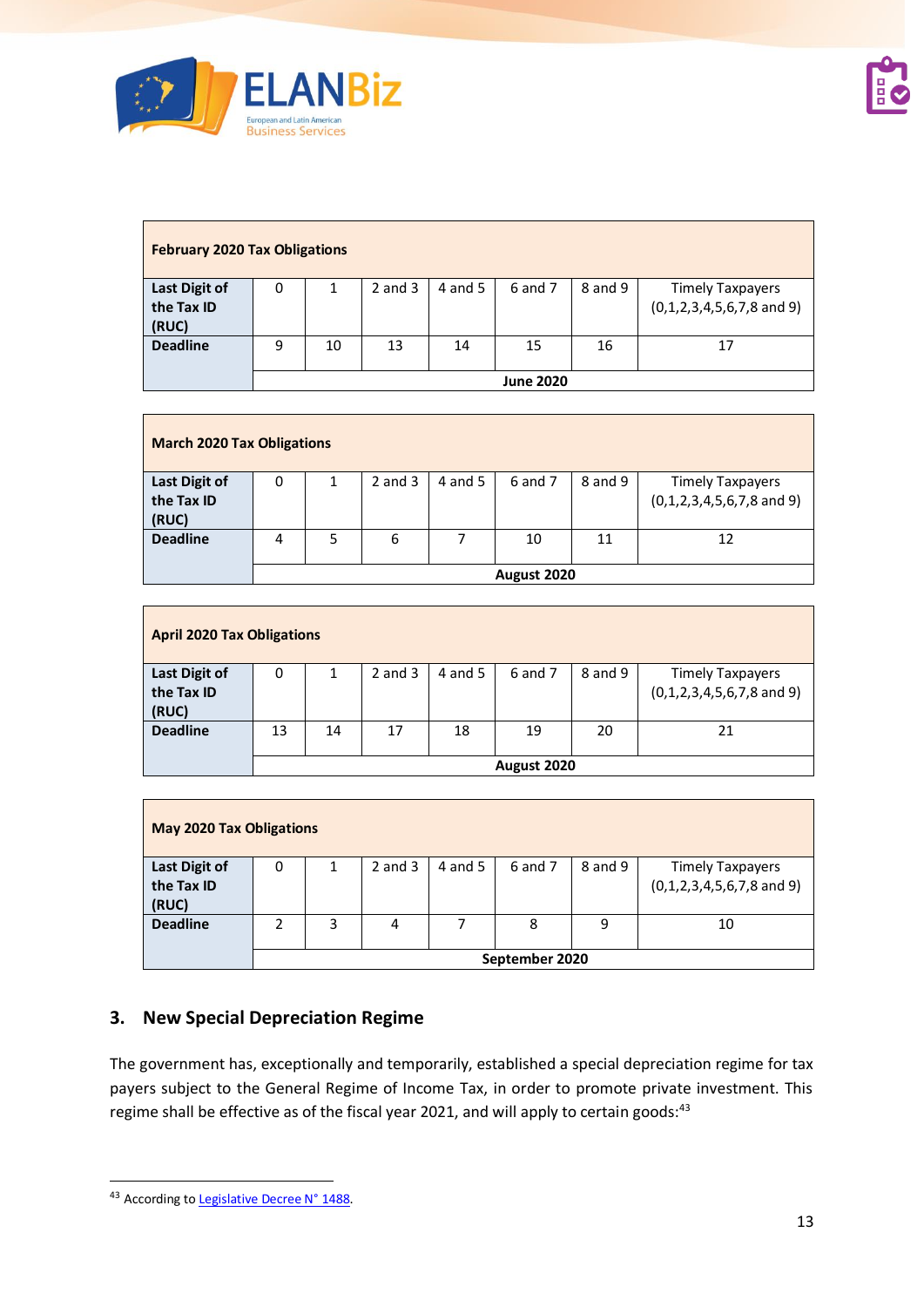

| $N^{\circ}$ | <b>GOODS</b>                     | <b>CONDITIONS</b>                                               | <b>DEPRECIATION</b> |
|-------------|----------------------------------|-----------------------------------------------------------------|---------------------|
| 01          | <b>Buildings and</b>             | Goods totally dedicated to the creation of revenue levied<br>٠  | 20% annual,         |
|             | constructions                    | with 3rd category income tax;                                   | until its total     |
|             |                                  | Built from 01 January 2020 onwards;                             | depreciation.       |
|             |                                  | 80% of the work must be completed by 31 December 2022,          |                     |
|             |                                  | at the very least.                                              |                     |
| 02          | Equipment for the                | Goods dedicated to the creation of levied revenue;              | 50% annual,         |
|             | processing of data               | Acquired during the fiscal years of 2020 and 2021.              | until its total     |
|             |                                  |                                                                 | depreciation.       |
| 03          | Equipment and                    | Goods dedicated to the creation of levied revenue;<br>$\bullet$ | 20% annual,         |
|             | machinery                        | Acquired during the fiscal years of 2020 and 2021.              | until its total     |
|             |                                  |                                                                 | depreciation.       |
| 04          | Land transport                   | Goods dedicated to the creation of levied revenue;              | 33.3% annual,       |
|             | vehicles <sup>44</sup>           | Acquired during the fiscal years of 2020 and 2021.              | until its total     |
|             |                                  |                                                                 | depreciation.       |
| 05          | Hybrid land                      | Goods dedicated to the creation of levied revenue;              | 50% annual,         |
|             | transport vehicles <sup>45</sup> | Acquired during the fiscal years of 2020 and 2021.              | until its total     |
|             |                                  |                                                                 | depreciation.       |

### **4. Main Benefits and Additional Tax Obligations**

- ❖ **Access to the Balance of the "Detraction Account" (SPOT)<sup>46</sup>**: All **natural and legal persons** may request, only once, the free access and disposal of the amounts deposited to their "**detraction account"**. This shall apply to the balance accrued in the detraction account up to 15 March 2020 and the request shall be submitted through SUNAT's website (*Operaciones en Línea*) between 23 March 2020 and 7 April 2020.
- ❖ **The deferrals and/or fractionings and/or refinancing of outstanding Tax Debts, granted by SUNAT until 15 March 2020<sup>47</sup> , will not be deemed void** if there is a lack of payment of the installments due on March and April 2020, as long as said installment is paid, alongside the accrued interests, **by 29 May 2020**.
- ❖ **Grace Period on Sanctions<sup>48</sup>:** SUNAT **shall not impose fines** for tax violations committed by natural and legal persons during the **National State of Emergency**. This shall include the violations committed or detected from 16 March 2020 until 30 June 2020.

<sup>44</sup> With the exception of railways, with EURO IV, Tier II and EPA 2007 technology (which are subject to what is established in Supreme Decree N° 010-2017-MINAM), employed by authorized companies which provide transport services for persons and/or merchandise, at the provincial, regional and national level.

<sup>&</sup>lt;sup>45</sup> With the exception of railways, hybrids (with piston and electric motors) or electric (with electric motors).

<sup>46</sup> According to Superintendence Resolution N° 058-2020/SUNAT.

<sup>47</sup> According t[o Superintendence Resolution N° 065-2020/SUNAT.](https://cdn.www.gob.pe/uploads/document/file/574424/RS_065-2020.pdf)

<sup>48</sup> See:<http://www.sunat.gob.pe/legislacion/superAdjunta/rsnati/2020/rsnati-008-2020.pdf> amended by Resolution of the [Attached National Superintendence of Internal Revenue](https://busquedas.elperuano.pe/normaslegales/modifican-la-facultad-discrecional-en-la-administracion-de-s-resolucion-n-011-2020-sunat700000-1869308-1/) N° 011-2020-SUNAT/700000.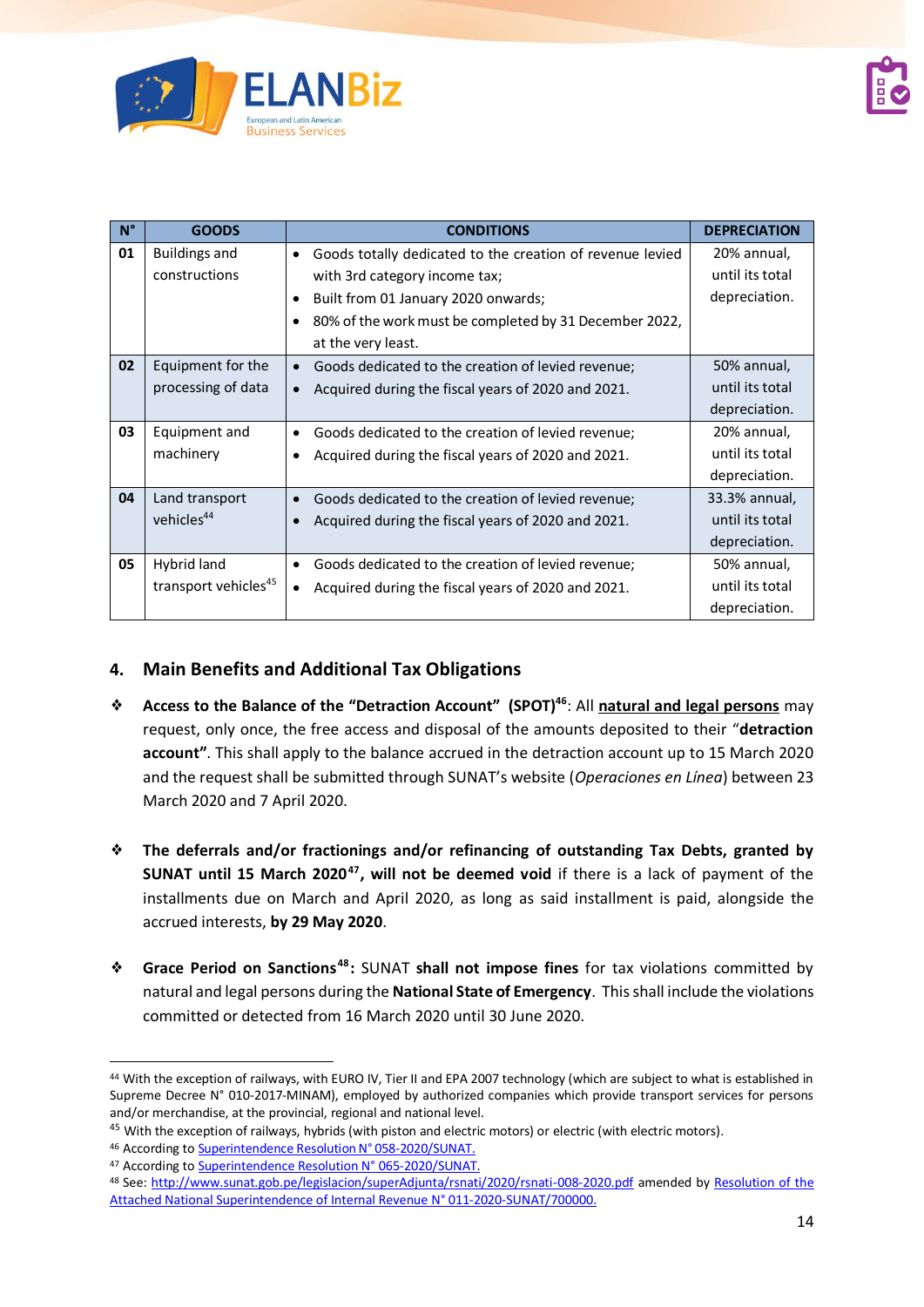



- ❖ **Amendment of the Interest Rates applicable to Taxes collected and managed by SUNAT<sup>49</sup>: (i) the Default Interest Rate (TIM)** applicable to tax debts in national currency shall be 1% monthly; and in foreign currency 0.50% monthly; **(ii) The "Refund" Interest Rate** in national currency for undue payments or payments in excess shall be 0.42% monthly. This interest rate shall not apply in the case of undue payments or payments in excess made as a consequence of payment requests issued by the Tax Administration, nor to the refund of withholding and collection of the Value Added Tax (IGV); and c) The "Refund" Interest Rate for undue payments or payments in excess in foreign currency shall be 0.25% monthly.
- ❖ **Amendment to the Procedure for the Elimination of Products concerning Income Tax deductibles on account of Inventory Shrinkage and Waste: <sup>50</sup>** Effective from 21 April 2020, concerning the shrinkage and waste of inventory, SUNAT will deem the participation of either a Public Notary or a Justice of the Peace as proof of the elimination of products to be claimed as an income tax deductible. This measure shall apply as long as SUNAT is previously informed at least **two (2) business days** before the scheduled elimination. The notice shall be sent to comunicaciones desmedros@sunat.gob.pe. In addition, when the cost of the products to be eliminated added to the cost of products previously eliminated during that fiscal year equals at least ten (10) Tax Units, SUNAT will accept a legal report as proof of elimination.<sup>51</sup>
- ❖ **Extension of the deadline to submit financial information corresponding to fiscal years 2018 and 2019:** Companies of the financial system, obligated to provide SUNAT with information on passive operations with their clients, concerning average or higher than average balances and/or accrued sums, as well as generated revenue, during a determined period of time, will have until 31 July 2020 to submit such information. 52
- ❖ **Suspension of the Tax Administration's deadline to file legal action in order to establish tax obligations and apply sanctions, as well as the deadline to file legal action in order to request or carry out compensation, and apply for tax returns**; due to the National State of Emergency. The suspension shall be effective from 16 March 2020 and during the time in which the Tax Administration is impeded from carrying out activities related to these functions.<sup>53</sup>

## **5. SUNAT's Digital Reception Bureau**

By means of [Resolution of Superintendence N°](https://busquedas.elperuano.pe/normaslegales/aprueban-la-creacion-de-la-mesa-de-partes-virtual-de-la-supe-resolucion-n-077-2020sunat-1866195-1/) 077-2020/SUNAT, issued on 8 May 2020, SUNAT has

<sup>49</sup> According t[o Superintendence Resolution N° 066-2020/SUNAT.](https://busquedas.elperuano.pe/download/url/modifican-las-tasas-de-interes-aplicables-a-los-tributos-adm-resolucion-n-066-2020sunat-1865256-1)

<sup>50</sup> Supreme Decree N° 086-2020-EF.

<sup>51</sup> The Report must contain: **a)** Identification, quantity and cost of the products to be eliminated. Scheduled place, **b)** date and time of start and end of the elimination, **c)** Method of elimination to be employed, **d)** If applicable, identification of the elimination service provider: name or Company name and Tax ID number (RUC), **e)** Motive for the elimination and a technical report indicating why the involved products are deemed unusable, specifying the circumstances and characteristics that led the products to such condition, **f)** Signature of the taxpayer or their legal representative and of the persons responsible for the elimination; as well as the full names and identity documents of the latter.

<sup>52</sup> According t[o Supreme Decree](https://busquedas.elperuano.pe/normaslegales/amplian-el-plazo-para-la-presentacion-de-la-informacion-fina-decreto-supremo-n-088-2020-ef-1865700-4/) N° 088-2020-EF.

<sup>53</sup> According to Report [N° 039-2020-SUNAT/7T0000](http://www.sunat.gob.pe/legislacion/oficios/2020/informe-oficios/i039-2020-7T0000.pdf).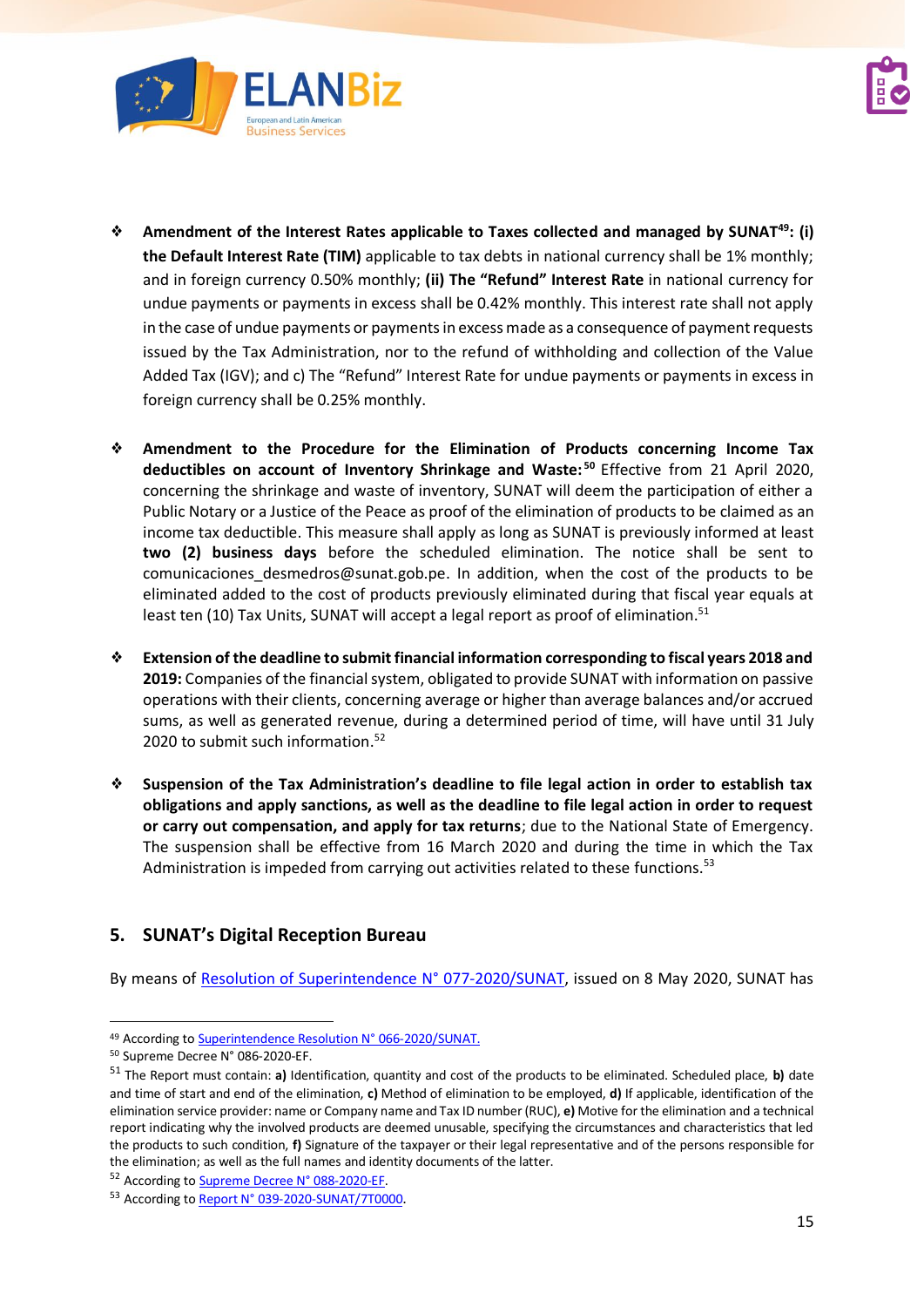

created its Digital Reception Bureau (**MPV**), with the intent of allowing taxpayers to submit their documents digitally.

The MPV is available through SUNAT's website [\(www.sunat.gob.pe\)](http://www.sunat.gob.pe/) and it allows users to submit documents related to various procedures, such as:

| $N^{\circ}$ | <b>TYPE OF PROCEDURE</b>                                        |
|-------------|-----------------------------------------------------------------|
| 01          | Enrollment with the Taxpayer Registry (RUC)                     |
| 02          | Enrollment with the Registry of Entities Exempt from Income Tax |
| 03          | Reimbursement of improper payments and payments in excess       |
| 04          | Early VAT Recovery                                              |
| 05          | Submitting claims and appeals                                   |

It should be noted that on 07 August 2020 the Peruvian Government appointed Mr. Walter Roger Martos Ruiz<sup>54</sup> as the new President of the Council of Ministers as well as a new Cabinet of Ministers, who obtained the vote of confidence by the Congress of the Republic of Peru on 11 August 2020. In that sense, this new cabinet of ministers has announced new complementary measures in order to continue with the reactivation of the economy and manage the State of Sanitary Emergency and the National State of Emergency.

This infocard will be regularly updated.

## **Useful Links**

- **Ministry of Labor and Promotion of Employment -** *MTPE* <https://www.gob.pe/mtpe>
- **Ministry of Health -** *MINSA* <https://www.gob.pe/minsa/>
- **Ministry of Energy and Mining -** *MINEM* <https://www.gob.pe/minem>
- **Ministry of the Interior -** *MININTER* <https://www.gob.pe/mininter>
- **Ministry of Defense -** *MINDEF* <https://www.gob.pe/mindef>
- **National Superintendence of Customs and Tax Administration –** *SUNAT* <http://www.sunat.gob.pe/>
- *AFP* **Association** <http://asociacionafp.pe/>
- **Ministry of Economy and Finance –** *MEF* <https://www.gob.pe/mef>
- **Presidency of the Council of Ministers –** *PCM* <https://www.gob.pe/pcm>

<sup>54</sup> According t[o Supreme Resolution N° 101-2020-PCM](https://cdn.www.gob.pe/uploads/document/file/1225314/RS_N%C2%BA_101-2020-PCM.pdf)